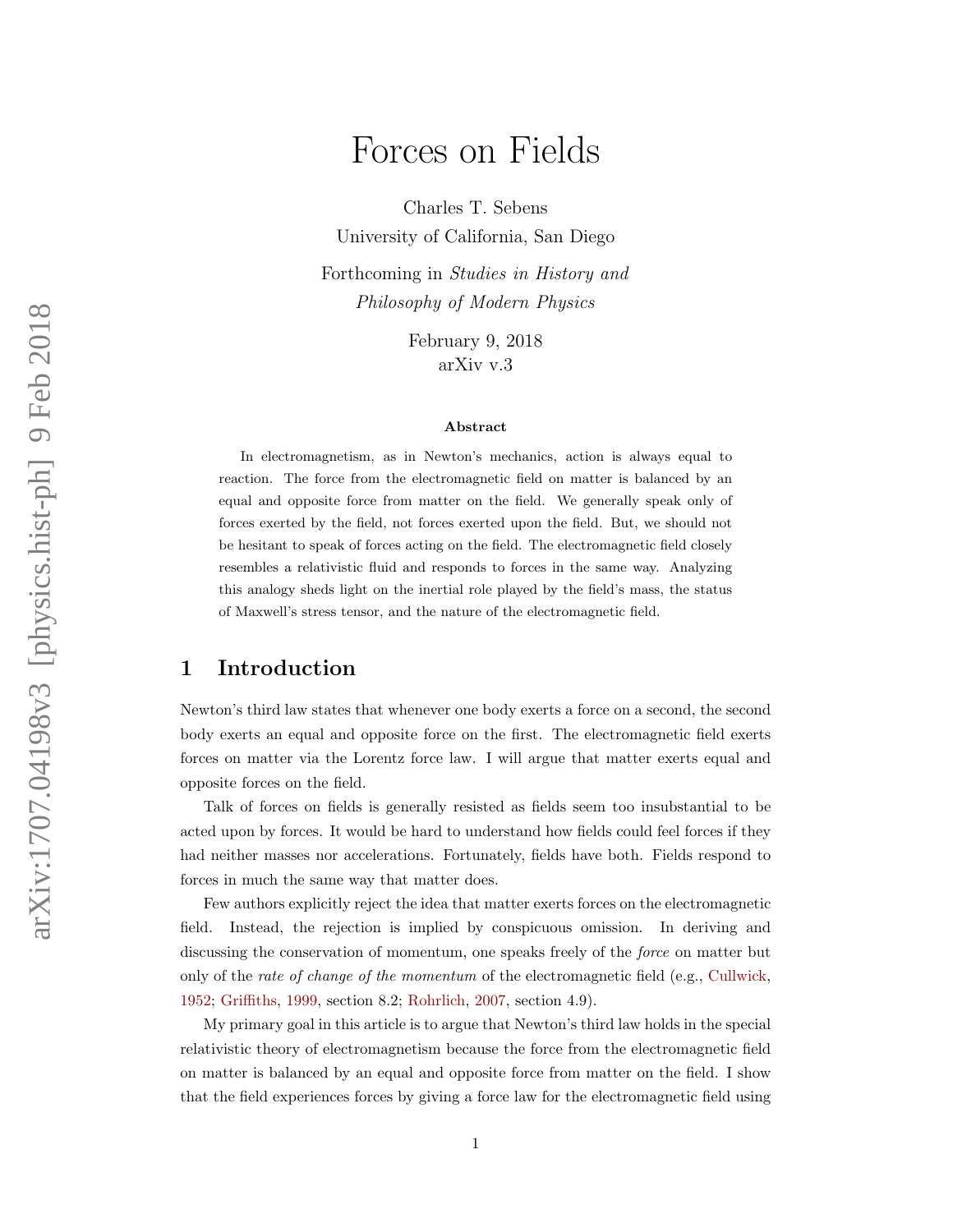hydrodynamic equations which describe the flow of the field's mass (originally studied by [Poincar´e,](#page-24-1) [1900\)](#page-24-1). In the course of this analysis I clarify the inertial role played by the field's mass—it quantifies the resistance the field itself has to being accelerated. I also point out that Maxwell's stress tensor is in fact a momentum flux density tensor, not—as its title would suggest—a stress tensor, and give the true stress tensor for the electromagnetic field. Finally, I explore the extent of the resemblance between the electromagnetic field and a relativistic fluid, asking (i) whether we can replace Maxwell's equations with fluid equations, (ii) if it is possible to understand the classical electromagnetic field as composed of photons, and (iii) how we can attribute proper mass to the field.

### 2 Apparent Violation of the Third Law

If one takes charged particles to exert electromagnetic forces directly upon one another at a distance, violations of Newton's third law are easy to generate. Consider the following case [\(Lange,](#page-24-2) [2002,](#page-24-2) section 5.2): There are two particles of equal charge initially held in place (at rest) and separated by a distance  $r_1$ . Then, one particle is quickly moved directly towards the other as depicted in figure [1](#page-2-0) so that at time  $t$  the distance between the two particles is  $r_2$ . Because there is a light-speed delay in the way charged particles interact with one another, the force that each particle feels from the other at  $t$  cannot be calculated just by looking at what's going on at  $t$ . The force on the stationary particle at  $t$  is calculated by looking at the state of the particle that moved at the time when a light-speed signal from that particle would just reach the stationary particle at  $t$ . At this earlier time, the particle was a distance  $r_1$  from where the stationary particle is at t. The general law describing how the force on one charge depends on the state of another at an earlier time is complex,<sup>[1](#page-1-0)</sup> but in this simple case where both particles are at rest at the relevant times, the repulsive force that the stationary particle feels at  $t$  has magnitude  $q^2$  $\frac{q^2}{r_1^2}$ . Similarly, the force on the particle that moved is calculated by looking at the state of the stationary particle at a time when the stationary particle was at a distance  $r_2$ from where the particle that moved is at  $t$ . The repulsive force the particle that moved feels at t has magnitude  $\frac{q^2}{r^2}$  $\frac{q}{r_2^2}$ , opposite but not equal the force on the stationary particle.

As a second example [\(Griffiths,](#page-23-0) [1999,](#page-23-0) section 8.2.1), imagine two particles of equal charge, both equidistant from the origin and approaching at the same speed. Particle 1 approaches along the x-axis from positive infinity and particle 2 along the  $y$ -axis. Both are guided so that they unerringly follow their straight paths at constant speed. In this

<span id="page-1-0"></span><sup>&</sup>lt;sup>1</sup>The law giving the force that one charged particle exerts on another is calculated from the retarded Liénard-Wiechert potentials [\(Griffiths,](#page-23-0) [1999,](#page-23-0) chapter 10; [Feynman](#page-23-1) et al., [1964,](#page-23-1) section 21-1; [Lange,](#page-24-2) [2002,](#page-24-2) pg. 30; [Earman,](#page-22-1) [2011,](#page-22-1) section 2). Newton's third law is violated in this sort of case because we are calculating forces directly between particles, not because of the particular choice to use retarded potentials in order to do so. If advanced potentials were used instead, a similar violation would arise if the swerve were placed in the future instead of the past. If half-retarded half-advanced potentials were used to calculate the forces between particles, either swerve would be sufficient to generate a violation.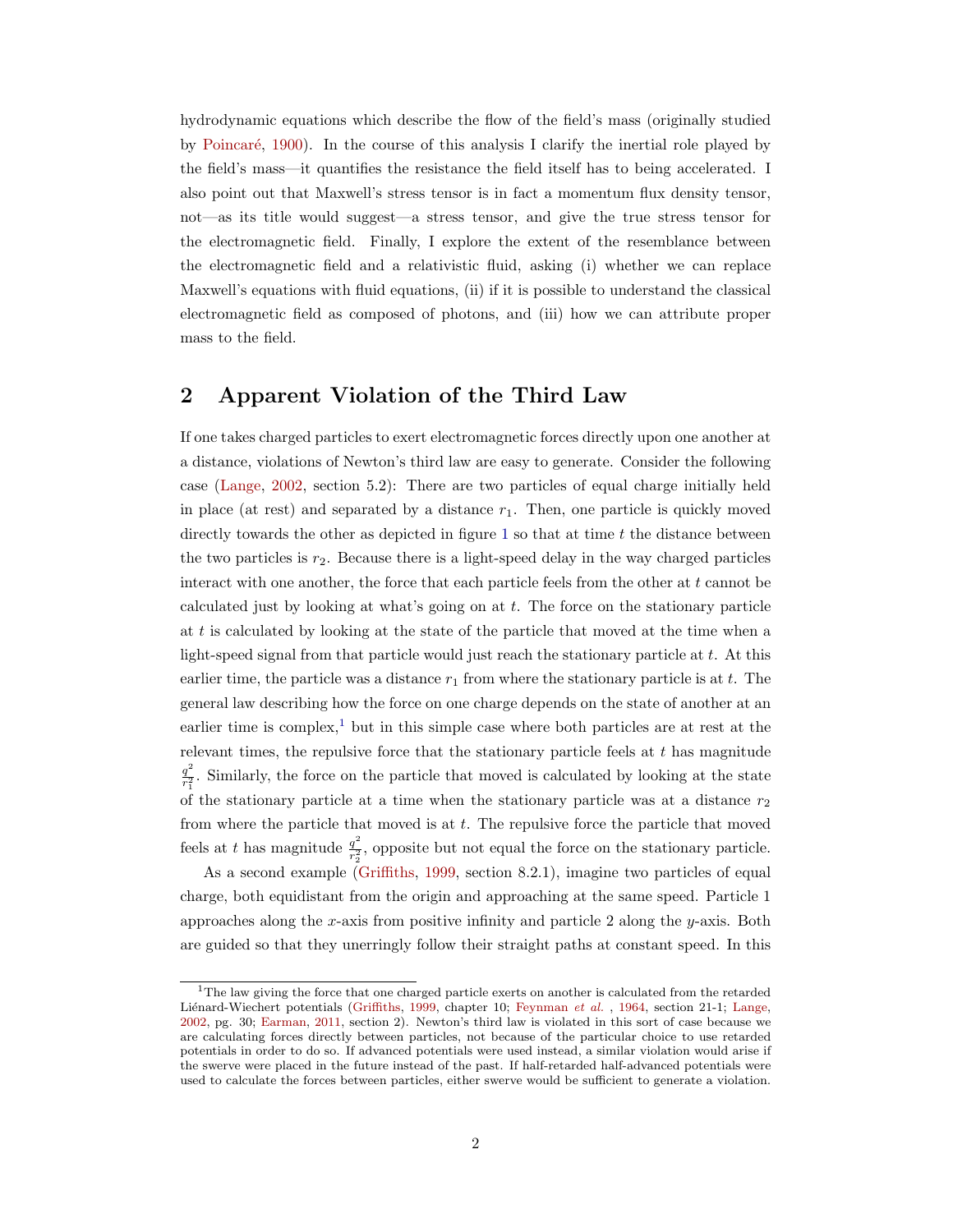

<span id="page-2-0"></span>Figure 1: The two gray lines represent spacetime trajectories of charged particles. The dotted lines indicate which point one must examine on each particle's spacetime trajectory to calculate the force on the other at  $t$ —taking into account the light-speed delay on interactions.

case the electric forces on the two particles are equal and opposite but the magnetic forces are equal in magnitude but not opposite in direction. The magnetic force on particle 1 is in the y-direction whereas the magnetic force on 2 is in the x-direction.

According to Griffiths, we should be troubled by this violation because "...the proof of conservation of momentum rests on the cancellation of internal forces, which follows from the third law. When you tamper with the third law, you are placing the conservation of momentum in jeopardy, and there is no principle in physics more sacred than that." Griffiths then immediately neutralizes the threat, writing that "Momentum conservation is rescued in electrodynamics by the realization that the fields themselves carry momentum." [Feynman](#page-23-1) *et al.*  $(1964, \text{ sections } 26-2 \text{ and } 27-6)$  $(1964, \text{ sections } 26-2 \text{ and } 27-6)$  respond to apparent violations of the third law in a similar manner. They write that they will leave it to the reader to worry about whether action is equal to reaction, but point out that momentum is conserved—provided that the field momentum is included—and seem satisfied with this resolution of the puzzle.

I believe these responses capture the general attitude of physicists to the apparent violation of Newton's third law and they are correct as far as they go. However, by shifting the focus to conservation of momentum they leave the question of whether Newton's third law holds unanswered. Since conservation of momentum has been upheld and the status of Newton's third law remains uncertain, one might reasonably conclude that conservation of momentum is the deeper principle. This common attitude appears in the [Wikipedia](#page-25-0) [\(2017\)](#page-25-0) article on Newton's laws of motion: "Newton used the third law to derive the law of conservation of momentum; from a deeper perspective, however, conservation of momentum is the more fundamental idea (derived via Noether's theorem from Galilean invariance), and holds in cases where Newton's third law appears to fail,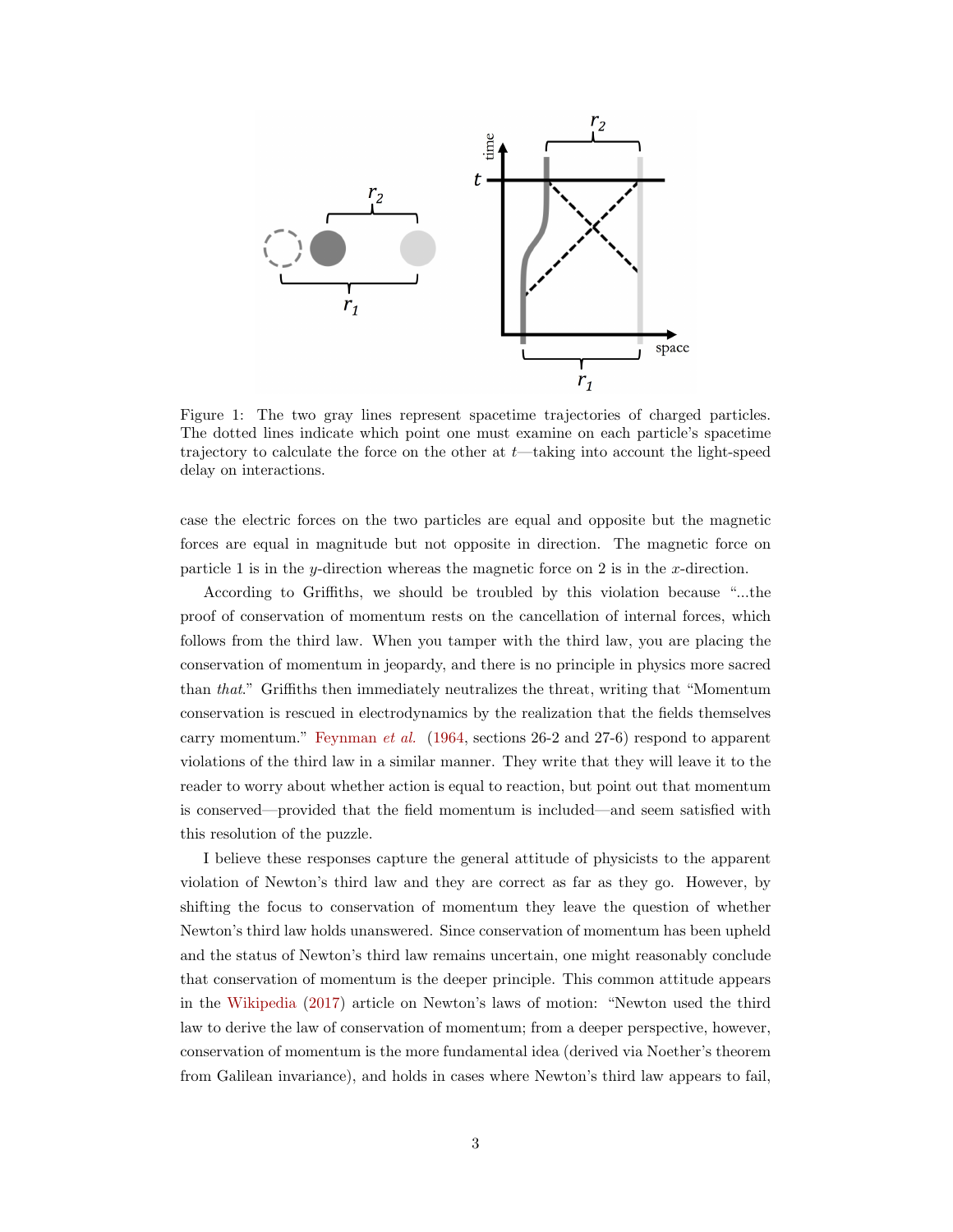for instance when force fields as well as particles carry momentum, and in quantum mechanics." [Lange](#page-24-2) [\(2002,](#page-24-2) pg. 163) gives a more definitive rejection of the third law as a footnote to his discussion of conservation of energy and momentum, "However, Newton's third Law ('Every action is accompanied by an equal and opposite reaction') is still violated, even if fields are real. Bodies do not exert forces on fields; bodies alone feel forces. Newton's third law was thus abandoned before relativity theory came on the scene."<sup>[2](#page-3-0)</sup>

Another possible reaction to our quandary is to view the third law as immediately saved by the fact that momentum is conserved. If force is simply the rate of change of momentum, then the fact that the amount of momentum in the field is changing is sufficient to demonstrate that forces act on the field (presumably from matter as it is the only other actor on the scene). Because momentum is conserved, changes in momentum must cancel and thus forces must balance—Newton's third law is preserved. I think it is ultimately correct that the third law is saved by the fact that forces act on fields. However, I find this quick version of the argument unsatisfactory. One reason for dissatisfaction is that although the presence of forces on fields is suggested, a mathematical account of how forces act on fields is absent. Another problem with this quick argument is that it begs the question against someone who thinks that the conservation of momentum is a deeper principle than Newton's third law and may hold in cases where Newton's third law does not, as this argument makes obedience of the third law an immediate consequence of the conservation of momentum.

Some readers might balk at the idea that forces could act upon the electromagnetic field because they think that the field is merely a useful tool, not a real thing. If the field isn't real, it's hard to see how either Newton's third law or the conservation of momentum could hold (though some clever maneuvers have been made to save Newton's third law and conservation of momentum in field-less versions of electromagnetism; see [Wheeler &](#page-24-3) [Feynman,](#page-24-3) [1949;](#page-24-3) [Lange,](#page-24-2) [2002,](#page-24-2) chapter 5; [Lazarovici,](#page-24-4) [2017,](#page-24-4) section 4.2). Over the years, much has been said in favor of, and in opposition to, taking the electromagnetic field to be real. For my purposes here, I would like to avoid entering this debate by simply assuming a certain resolution—that the field is real—and addressing the status of the third law given this assumption. Once complete, one might take the story presented here to provide new reasons for believing the field to be real. But, I will not explicitly draw them out as this debate is not my focus.

In what follows I will give a more thorough defense of the idea that forces act on fields and explain how they do so. I take the mark of a force to be the obedience of something like Newton's second law,  $\vec{F} = m\vec{a}$ . However, we continue to speak in

<span id="page-3-0"></span><sup>&</sup>lt;sup>2</sup> According to [Frisch & Pietsch](#page-23-2) [\(2016,](#page-23-2) pg. 16), [Ritz](#page-24-5) [\(1908\)](#page-24-5) made a similar point while defending a version of electromagnetism without an electromagnetic field (in which charged particles act directly upon one another) and criticizing versions of the theory that include field or aether: "[Ritz] also notes that a theory presupposing an aether does not obey the equality of action and reaction, since the particle does not react back when the aether acts on a particle."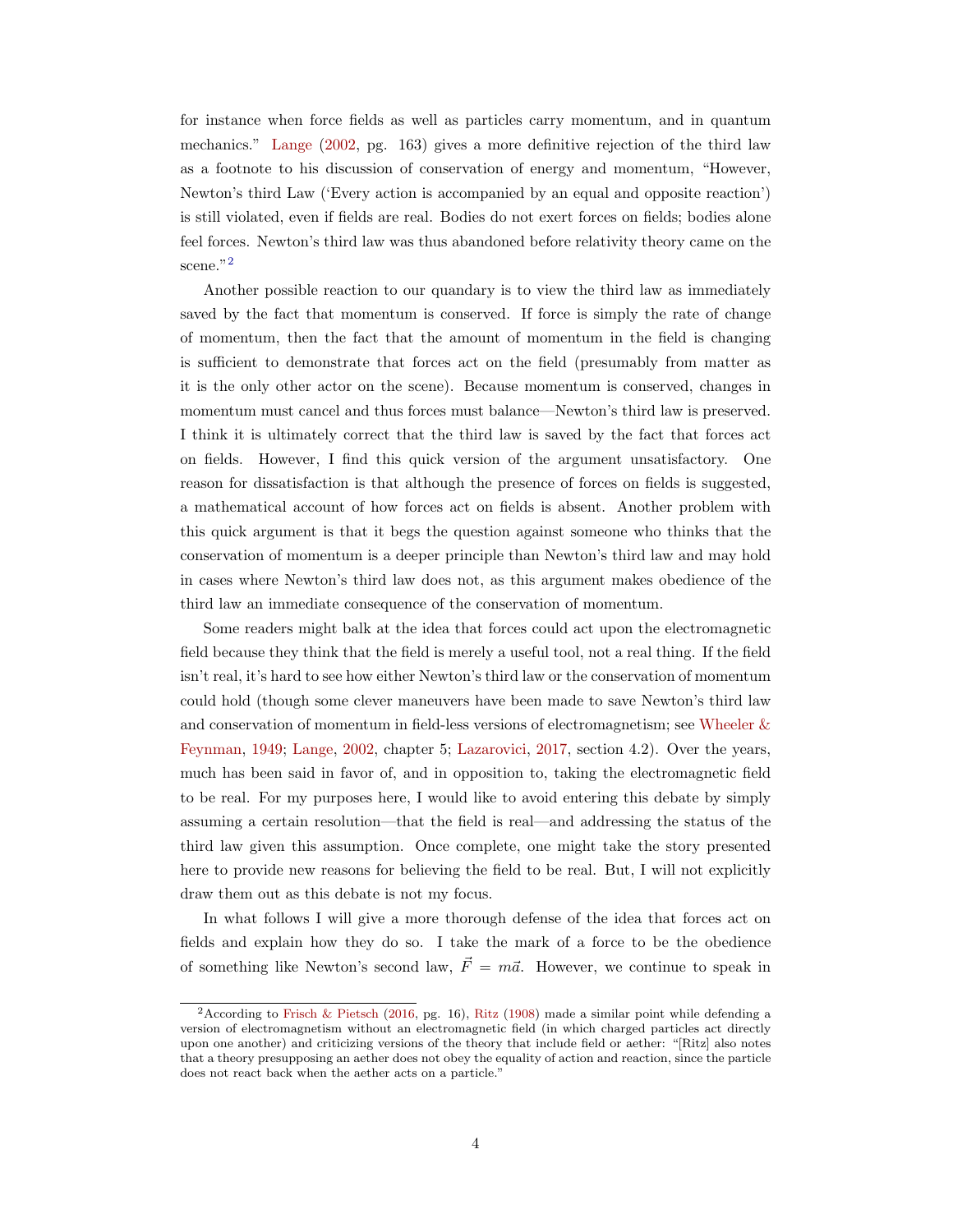terms of forces despite certain modifications to that simple equation. In particular, the second law can be extended to special relativitistic continuum mechanics. What further modifications the law can sustain while still counting as a force law is more a choice of convention than a question of deep metaphysics. Perhaps the best convention is to be liberal about such modifications and to say that wherever there is change in momentum there is force. Fortunately, we need not judge such modifications in order to determine whether the electromagnetic field experiences forces. There are two laws of relativistic continuum mechanics which might deserve to be called force laws and both are obeyed by the electromagnetic field. Establishing this requires making sense of an  $m\vec{a}$  type reaction of the field to the forces it experiences. We turn to this problem in the next two sections.

#### <span id="page-4-3"></span>3 The Eulerian Perspective

In extending Newton's second law from the case of discrete bodies to continuum mechanics we face a choice as to how to describe the physics. There are two equations that might deserve to be called "the force law," an Eulerian and a Lagrangian equation of motion. In this section, I give an Eulerian force law for the electromagnetic field [\(13\)](#page-8-0) by first explaining how one can attribute mass and velocity to the field. The Eulerian force law makes clear what force matter exerts on the field but obscures the nature of field-on-field forces. In the next section, I give a Lagrangian force law [\(22\)](#page-11-0) which clarifies these forces.

Nonrelativistically, bodies respond to forces according to  $\vec{F} = m\vec{a}$  where the mass m quantifies the resistance to acceleration. Relativistically, bodies respond to forces by

<span id="page-4-0"></span>
$$
\vec{F} = \frac{d\vec{p}}{dt} = \frac{d}{dt} (m_r \vec{v}) \tag{1}
$$

where  $\vec{p} = m_r \vec{v}$  is the body's momentum and  $m_r$  is the velocity-dependent relativistic mass of the body, related to its proper mass by  $m_r = \gamma m_0$  with  $\gamma = \left(1 - \frac{v^2}{c^2}\right)$  $\frac{v^2}{c^2}\Big)^{-\frac{1}{2}}.$ (In this article I will use the word "mass" without prefix to mean relativistic—not proper—mass, as it is relativistic mass which is most central to the analysis here.) Because the time derivative of  $m_r$  is taken in [\(1\)](#page-4-0), mass no longer acts as a simple constant of proportionality between force and acceleration. To clarify the new way in which  $m_r$  quantifies resistance to acceleration in relativistic particle mechanics, the force law can be rewritten as<sup>[3](#page-4-1)</sup>

<span id="page-4-2"></span>
$$
\vec{F} - \frac{\vec{v}}{c^2} \left( \vec{v} \cdot \vec{F} \right) = m_r \vec{a} \ . \tag{2}
$$

If we are interested in the force per unit volume on a continuous distribution of mass

<span id="page-4-1"></span><sup>&</sup>lt;sup>3</sup>This alternative form is arrived at by expanding the derivative of  $\gamma$  in [\(1\)](#page-4-0); see [Landau & Lifshitz](#page-23-3) [\(1972,](#page-23-3) pg. 49) for the application to electromagnetic force.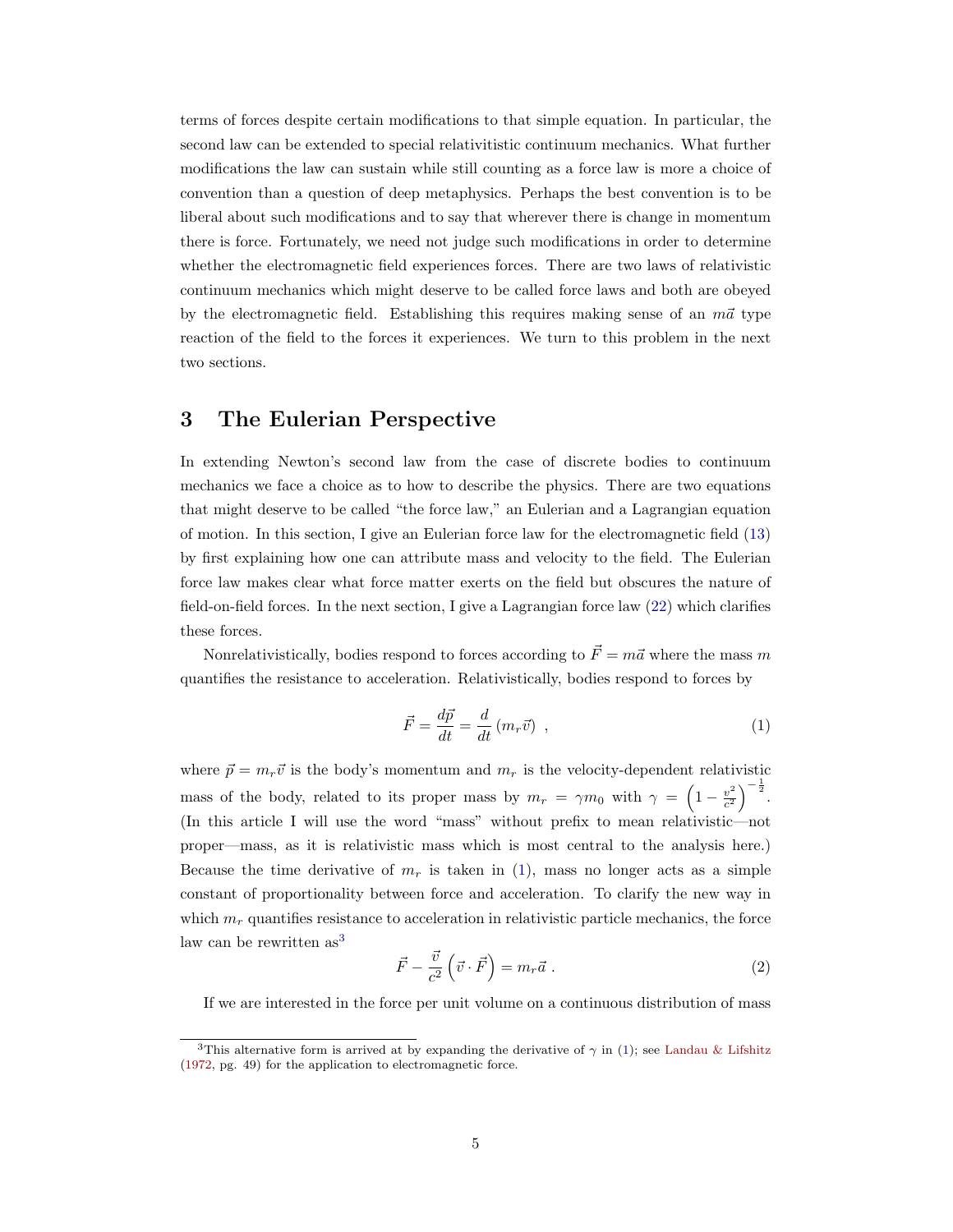instead of the force on a discrete body, [\(1\)](#page-4-0) can be replaced by

<span id="page-5-2"></span>
$$
\vec{f} = \frac{\partial}{\partial t} \left( \rho_m \vec{v}_m \right) - \vec{\nabla} \cdot \dot{\vec{\sigma}}_m , \qquad (3)
$$

an Eulerian force law familiar from fluid mechanics. Here  $\vec{f}$  is the force per unit volume on the fluid,  $\rho_m$  is the fluid's relativistic mass density,  $\vec{v}_m$  is a velocity field describing the flow of this mass,  $\rho_m \vec{v}_m$  is the momentum density, and  $\vec{\sigma}_m$  is the momentum flux density tensor for the fluid.[4](#page-5-0) All of these quantities are functions of space and time. The subscript m denotes properties of matter (as opposed to f for field). If the source of the force on matter is the electromagnetic field,  $\vec{f}$  is the Lorentz force per unit volume,

<span id="page-5-4"></span>
$$
\vec{f} = \rho_m^q \left( \vec{E} + \frac{1}{c} \vec{v}_m^q \times \vec{B} \right) , \qquad (4)
$$

where  $\rho_m^q$  is the charge density and  $\vec{v}_m^q$  is the velocity field describing the flow of charge.<sup>[5](#page-5-1)</sup> The superscript  $q$  denotes that these quantities describe the flow of charge as opposed to mass. Section [7](#page-18-0) explains why  $\vec{v}_m^q \neq \vec{v}_m$ .

The Eulerian force law for a continuous distribution of mass can alternatively be expressed in integral form by integrating  $(3)$  over an arbitrary volume V and applying the divergence theorem to  $\vec{\nabla} \cdot \vec{\sigma}_m$ ,

<span id="page-5-3"></span>
$$
\iiint \frac{\partial}{\partial t} (\rho_m \vec{v}_m) dV = \iiint \vec{f} dV + \oiint \vec{\sigma}_m \cdot \hat{n} dA , \qquad (5)
$$

where  $\hat{n}$  is a unit vector normal to the surface of the volume. This equation equates the rate at which the momentum of matter in a fixed volume changes over time with the force exerted on the matter in that volume plus the flux of momentum into that volume from matter outside.

Although I speak of matter as a fluid, nothing I say depends on whether it is solid, liquid, or gas (or some combination). The equations I am appealing to—such as [\(3\)](#page-5-2) and [\(5\)](#page-5-3)—are equations of continuum mechanics, valid for solids as well as fluids. Use of this continuum-level description is neutral as to whether the matter under discussion is ultimately continuous or particulate. I refer to the matter as a fluid and imagine it as ultimately composed of charged particles because I think having such a concrete picture in mind is helpful in developing a physical understanding of the mathematics. I do not mean to be making any substantive assumptions about the kind of matter that is interacting with the field.

Momentum is conserved in electromagnetism because change in the momentum of matter, as expressed in [\(3\)](#page-5-2), is balanced by a compensating change in the momentum of

<span id="page-5-0"></span><sup>&</sup>lt;sup>4</sup>The tensor  $\ddot{\sigma}_m$  used here is equal to minus the momentum flux density tensor as it is usually defined (see the tensor  $\hat{\Pi}$  in [Mihalas & Mihalas,](#page-24-6) [1984,](#page-24-6) equation 23.16; [Landau & Lifshitz,](#page-23-4) [1959,](#page-23-4) pg. 47).

<span id="page-5-1"></span> $5$ For simplicity, I assume that the matter has a charge density but neither a magnetic nor an electric dipole moment density. Such properties would complicate the interaction between matter and field, e.g., in [\(4\)](#page-5-4).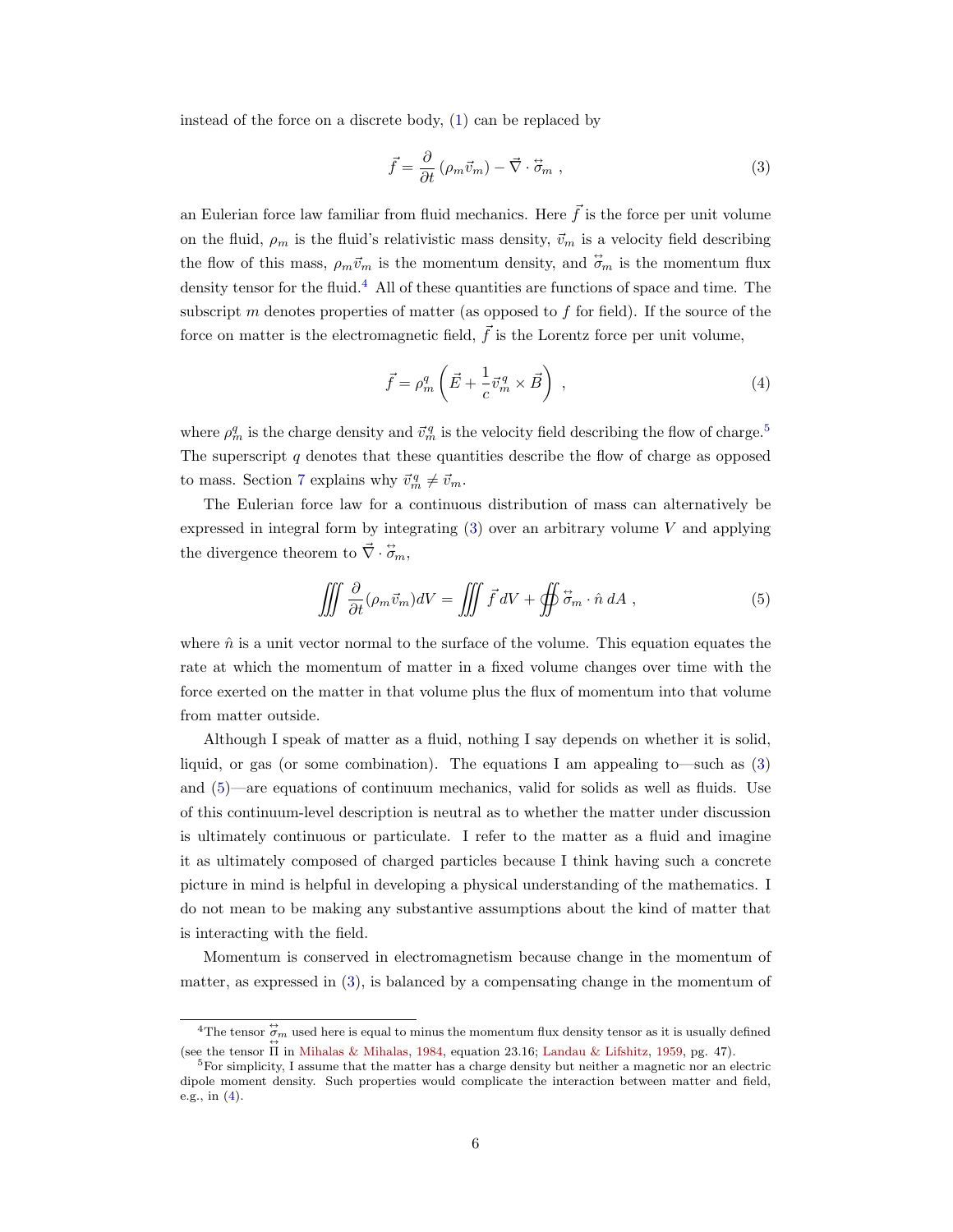the electromagnetic field,

<span id="page-6-0"></span>
$$
-\vec{f} = \frac{\partial}{\partial t} \left( \frac{\vec{S}}{c^2} \right) - \vec{\nabla} \cdot \vec{\sigma}_f . \tag{6}
$$

This equation can be derived from Maxwell's equations and the Lorentz force law. The momentum density of the electromagnetic field is  $\frac{\vec{S}}{c^2}$ , where  $\vec{S}$  is the Poynting vector which gives the energy flux density,

<span id="page-6-4"></span>
$$
\vec{S} = \frac{c}{4\pi} \vec{E} \times \vec{B} \ . \tag{7}
$$

The (symmetric) tensor  $\vec{\sigma}_f$  in [\(6\)](#page-6-0) is the momentum flux density tensor of the electromagnetic field (also known as the "Maxwell stress tensor," though I'll explain why I dislike that name later) which can be expressed in terms of the electric and magnetic fields as,

<span id="page-6-3"></span>
$$
\ddot{\sigma}_f = \frac{1}{4\pi} \vec{E} \otimes \vec{E} + \frac{1}{4\pi} \vec{B} \otimes \vec{B} - \frac{1}{8\pi} \left( E^2 + B^2 \right) \ddot{\vec{I}} \,, \tag{8}
$$

where  $\otimes$  is the tensor product and  $\overleftrightarrow{I}$  is the identity tensor.<sup>[6](#page-6-1)</sup> Here and throughout I use cgs units.

The equations which quantify the rate at which matter and field momenta change, [\(3\)](#page-5-2) and [\(6\)](#page-6-0), are quite similar. This similarity suggests taking  $-\vec{f}$  to be a force exerted by matter on the field, equal and opposite to that of the field on matter. However, the momentum of the electromagnetic field is an exotic thing and its change does not obviously resemble the ordinary response of a body to a force. The momentum density of the electromagnetic field is  $\frac{\vec{S}}{c^2}$ , not  $\rho_m \vec{v}_m$ . To show that the field responds to forces in just the same way that matter does, we must attribute mass and velocity to the field.

The fact that the electromagnetic field has mass can be seen as a result of the special relativistic equivalence of mass and energy [\(Einstein,](#page-22-2) [1906,](#page-22-2) pg. 204). The field's relativistic mass density is equal to the energy density over  $c^2$  (by  $\mathcal{E} = m_r c^2$ ),

<span id="page-6-2"></span>
$$
\rho_f = \frac{1}{8\pi c^2} \left( E^2 + B^2 \right) \ . \tag{9}
$$

In general, the (relativistic) mass of matter will vary over time as it exchanges energy with the electromagnetic field. Attributing the above mass to the electromagnetic field ensures that the total mass of matter and field is conserved and that the center of mass for a closed system moves inertially [\(Einstein,](#page-22-2) [1906\)](#page-22-2). These considerations provide strong motivation for saying that the field has mass. But, one might wonder: Does the field act like it truly has inertial mass, the kind of mass that quantifies resistance to acceleration? It has often been noted that the field around or inside a body can contribute to the

<span id="page-6-1"></span><sup>&</sup>lt;sup>6</sup>In this paper I use the standard expressions for the energy density, momentum density, and momentum flux density tensor of the electromagnetic field. These quantities together form the field's four-dimensional symmetric stress-energy tensor [\(Jackson,](#page-23-5) [1999,](#page-23-5) section 12.10).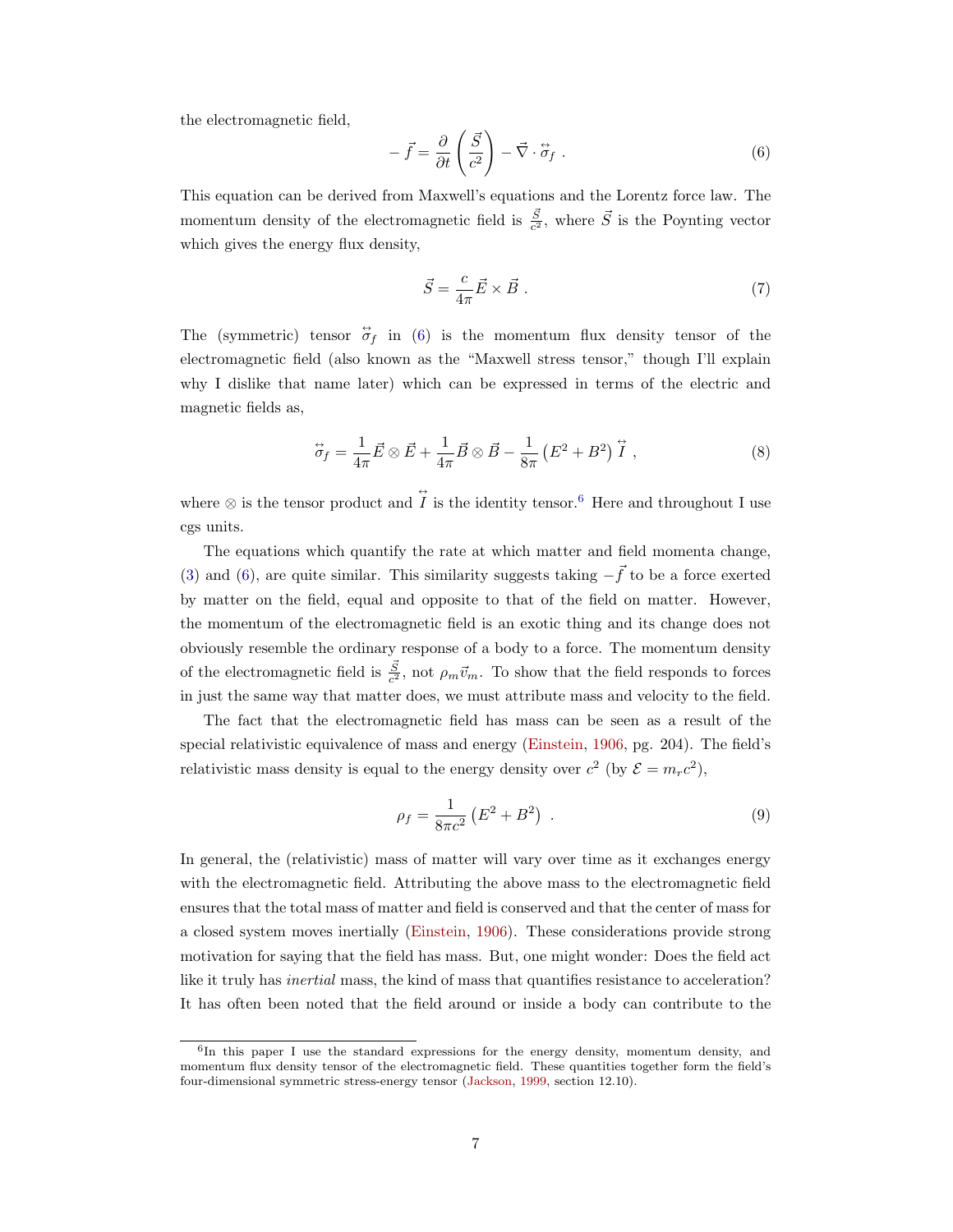inertial mass of that body (e.g., consider accelerating a box of radiation or a spherical charge and its surrounding field; see [Whittaker,](#page-25-1) [1953,](#page-25-1) pg. 51–52; [Griffiths,](#page-23-6) [2012,](#page-23-6) section 5). But, this is an indirect way to get at the inertial role played by the mass of the field. The mass of the field does not merely make it more difficult to accelerate bodies. We will see that the mass of the field quantifies the resistance to acceleration of the field itself, just as the mass of a fluid quantifies its resistance to acceleration.

In addition to field mass, we must also make sense of field velocity if we are to understand forces on fields analogously to forces on matter. The field velocity can be found by analyzing the flow of energy. The conservation of energy for the electromagnetic field is expressed by Poynting's theorem (which, like [\(6\)](#page-6-0), is derivable from Maxwell's equations and the Lorentz force law),

<span id="page-7-1"></span>
$$
\frac{\partial}{\partial t} \left[ \frac{1}{8\pi} \left( E^2 + B^2 \right) \right] + \vec{\nabla} \cdot \vec{S} = -\vec{f} \cdot \vec{v}_m^q
$$
\n
$$
= -\left[ \frac{\partial}{\partial t} \left( \rho_m c^2 \right) + \vec{\nabla} \cdot \left( \rho_m \vec{v}_m c^2 \right) \right] \,. \tag{10}
$$

Here I've equated the change in energy of the field with the change in energy of the matter. The rate of energy transfer between fields and matter,  $\vec{f} \cdot \vec{v}_m^q$ , is equal to  $\vec{J} \cdot \vec{E}$ where  $\vec{J} = \rho_m^q \vec{v}_m^q$  is the current density.<sup>[7](#page-7-0)</sup> In the second line of [\(10\)](#page-7-1),  $\rho_m c^2$  is the energy density of matter and  $\rho_m \vec{v}_m c^2$  is the energy flux density. Divide each term in [\(10\)](#page-7-1) by  $c^2$  and it expresses the conservation of mass. The first term becomes  $\frac{\partial \rho_f}{\partial t}$  by [\(9\)](#page-6-2). When integrated over a volume, the second term,  $\vec{\nabla} \cdot \left(\frac{\vec{S}}{c^2}\right)$ , gives the rate at which the field's mass leaves the volume. If we treated the field as having a velocity, that term would be  $\vec{\nabla} \cdot (\rho_f \vec{v}_f)$  and the equation would become,

$$
\frac{\partial \rho_f}{\partial t} + \vec{\nabla} \cdot (\rho_f \vec{v}_f) = \frac{-\vec{f} \cdot \vec{v}_m^q}{c^2} \n= -\left[\frac{\partial \rho_m}{\partial t} + \vec{\nabla} \cdot (\rho_m \vec{v}_m)\right].
$$
\n(11)

This suggests taking the field velocity to be

<span id="page-7-3"></span><span id="page-7-2"></span>
$$
\vec{v}_f = \frac{\vec{S}}{\rho_f c^2} \,,\tag{12}
$$

equal to the field momentum density divided by the mass density or, equivalently,

<span id="page-7-0"></span><sup>&</sup>lt;sup>7</sup>Being careful, velocity fields like  $\vec{v}_m^q$  only give a coarse-grained description of the velocities of the particles which compose the fluid. If we assume all of the particles have equal charge,  $\vec{v}_m^q$  assigns to each point in space at each time the average velocity of particles in a very small volume around that point over a very short period of time [\(Chapman & Cowling,](#page-22-3) [1970,](#page-22-3) section 2.2, [Batchelor,](#page-22-4) [1967,](#page-22-4) section 1.2). There will be particles with velocities unequal to the mean velocity and they will experience different Lorentz forces. However, because the Lorentz force depends linearly on velocity, the average velocity can be used to correctly calculate the force per unit volume on the left-hand side of [\(3\)](#page-5-2) via [\(4\)](#page-5-4). The rate of energy transfer is also linearly dependent on the velocity (since it is proportional to the dot product of the velocity and the electric field), so the average velocity can be used on the right hand side of the first line of [\(10\)](#page-7-1) as well.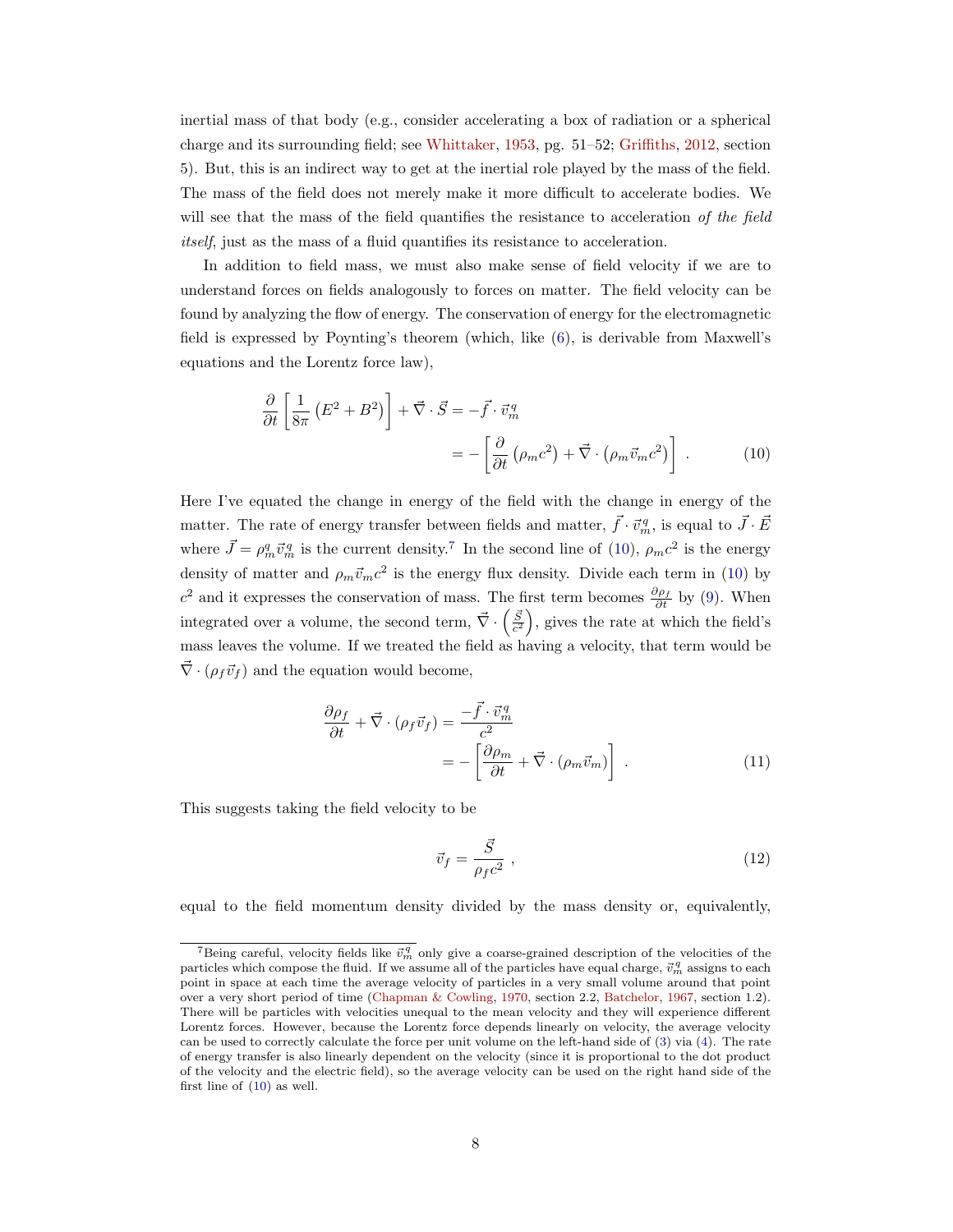equal to the energy flux density divided by the energy density.[8](#page-8-1) This velocity is not often discussed, but when it is it goes by the name of the "velocity of energy transport"—though we could just as well call it the "velocity of (relativistic) mass transport" (Poincaré, [1900,](#page-24-1) [Born & Wolf,](#page-22-5) [1970,](#page-22-5) section 14.2.1; [Holland,](#page-23-7) [1993,](#page-23-7) section 12.6.2; [Lange,](#page-24-2) [2002,](#page-24-2) box 8.3). The magnitude of the velocity is maximized at c when E is perpendicular to  $\vec{B}$  and  $|\vec{E}| = |\vec{B}|$ .

Using the mass and velocity just introduced, the conservation of momentum equation for the field [\(6\)](#page-6-0) looks just like the Eulerian force law for matter [\(3\)](#page-5-2),

<span id="page-8-0"></span>
$$
-\vec{f} = \frac{\partial}{\partial t} \left( \rho_f \vec{v}_f \right) - \vec{\nabla} \cdot \vec{\sigma}_f . \tag{13}
$$

Putting [\(3\)](#page-5-2) and [\(13\)](#page-8-0) together, we see that the matter and the field interact like two overlapping fluids, exerting equal and opposite forces on one another via

$$
\frac{\partial}{\partial t} \left( \rho_f \vec{v}_f \right) - \vec{\nabla} \cdot \vec{\sigma}_f = -\vec{f}
$$
\n
$$
= -\left[ \frac{\partial}{\partial t} \left( \rho_m \vec{v}_m \right) - \vec{\nabla} \cdot \vec{\sigma}_m \right], \qquad (14)
$$

and exchanging mass with one another by [\(11\)](#page-7-2). The interaction between matter and field is entirely local. The force density  $\vec{f}$  on matter at a point in space is balanced exactly by a force density  $-\vec{f}$  on the field.

Poincaré [\(1900\)](#page-24-1) proposed that we treat the energy of the electromagnetic field as a "fictitious fluid," with mass and velocity essentially as described above, in order to recover Newton's third law.<sup>[9](#page-8-2)</sup> Poincaré sometimes talks as if matter can exert forces on the electromagnetic field, writing that the forces on a volume must be balanced by the inertial forces of the matter and the inertial forces of the fictitious fluid. He explains the way in which the action on matter is matched by an equal and opposite action on the field as follows: "...since the electromagnetic energy behaves as a fluid which has inertia, we must conclude that, if any sort of device produces electromagnetic energy and radiates it in a particular direction, that device must *recoil* just as a cannon does when it fires a projectile." Poincaré's nice story is marred by the fact that he considers this fluid and its associated mass to be fictitious.<sup>[10](#page-8-3)</sup> In the 1900 paper, Poincaré wrote

<span id="page-8-1"></span><sup>8</sup>There are other possible definitions of field velocity that agree on the rate at which field mass leaves any closed volume. However, such alternative definitions would not retain the appropriate relations between velocity, energy flux density, and momentum density. Still, one could cast doubt on this definition of field velocity by challenging the standard expressions for energy flux density and momentum density—or even energy density (see [Feynman](#page-23-1) et al., [1964,](#page-23-1) section 27-4; [Griffiths,](#page-23-0) [1999,](#page-23-0) pg. 347, footnote 1; [Lange,](#page-24-7) [2001,](#page-24-7) [2002;](#page-24-2) [Landau & Lifshitz,](#page-23-3) [1972,](#page-23-3) sections 31-33; [Jackson,](#page-23-5) [1999,](#page-23-5) sections 6.7 and 12.10).

<span id="page-8-3"></span><span id="page-8-2"></span> $9$ See [Weinstein](#page-24-8) [\(2012\)](#page-24-8) for a helpful translation of Poincaré's equations into modern notation.

<sup>10</sup>[Stein](#page-24-9) [\(2014\)](#page-24-9) has argued that this failure to properly appreciate the true possession of inertial mass by the field was a key reason why Poincaré did not arrive at Einstein's special theory of relativity and symptomatic of his preference for systematizing existing knowledge as opposed to generating novel consequences. Poincar´e had hoped for the principle of action and reaction to be satisfied among matter alone and resisted the idea that the ether (or the electromagnetic field) is a real physical entity on a par with ordinary matter.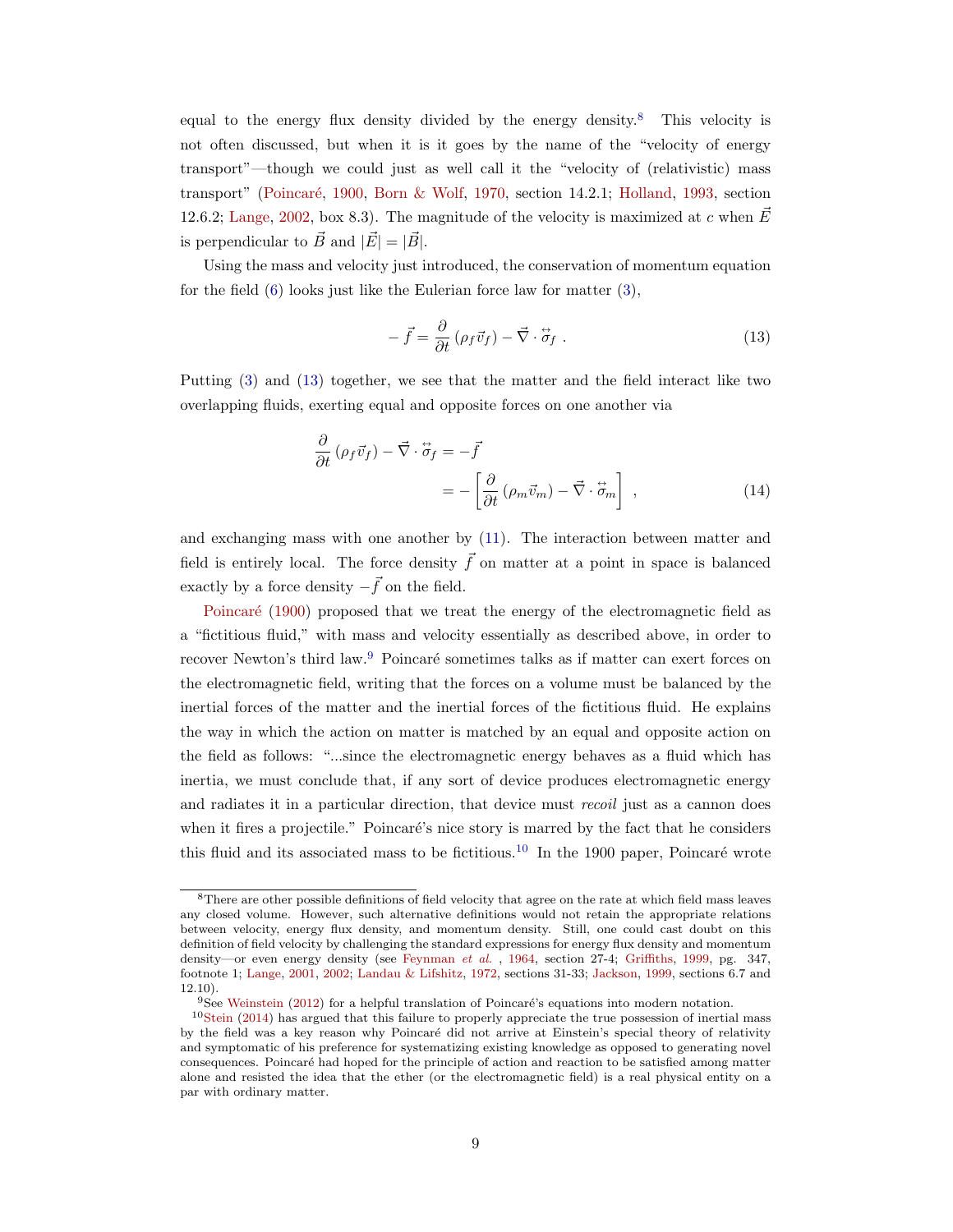that the fluid should not be considered real because it can be created and destroyed. That alone cannot be the problem. I was created and I will be destroyed. And yet, I exist. Perhaps it is only unacceptable for mass to be created and destroyed. However, from a modern (special relativistic) perspective this is commonplace—the relativistic mass of ordinary matter changes over time as well (as it exchanges energy with the field via [\(11\)](#page-7-2)). If we consider field and matter together, there is no creation or destruction of mass (just transfer). Poincaré has identified a way in which relativistic mass is unlike non-relativistic mass, but I don't believe he has given us any reason to think the field, its mass, or its velocity are not real.

In understanding the resemblance of field to fluid noted by Poincaré and explored in this section, it is helpful to contrast it with a more widely known analogy between hydrodynamics and electromagnetism utilized by [Maxwell](#page-24-10) [\(1864\)](#page-24-10) in "On Faraday's Lines of Force." Faraday made great progress understanding electromagnetic phenomena in terms of electric and magnetic lines of force, precursors to the modern electric and magnetic fields. Inquiring into "the nature of the lines of magnetic force," Faraday at one point puts forward the hypothesis that "physical lines of magnetic force are currents," seeing that these lines of force could potentially be understood as describing some kind of flow [\(Faraday,](#page-22-6) [1855,](#page-22-6) section 3269; [Whittaker,](#page-25-2) [1951,](#page-25-2) pg. 243; [Darrigol,](#page-22-7) [2000,](#page-22-7) pg. 112). Using Faraday's lines of force, Thomson developed an analogy between electrostatics and heat flow—in which heat is taken to flow along electric lines of force—and an analogy between magnetism and hydrodynamics—in which an incompressible fluid is taken to flow along magnetic lines of force [\(Harman,](#page-23-8) [1998,](#page-23-8) pg. 77–80; [Darrigol,](#page-22-7) [2000,](#page-22-7) pg. 114–118, 128–132, 136). Building on the work of Faraday and Thomson, [Maxwell](#page-24-10) [\(1864\)](#page-24-10) introduced, as "a purely imaginary substance," one incompressible fluid that flows along the electric lines of force and a second fluid that flows along magnetic lines of force [\(Whittaker,](#page-25-2) [1951,](#page-25-2) pg. 242–244; [Harman,](#page-23-9) [1982,](#page-23-9) pg. 85–88; [Harman,](#page-23-8) [1998,](#page-23-8) pg. 87–90; [Darrigol,](#page-22-7) [2000,](#page-22-7) pg. 142–147; [Lange,](#page-24-2) [2002,](#page-24-2) pg. 47–50). These heat and fluid analogies played an important role in the development of electromagnetic theory as they allowed Thomson and Maxwell to import mathematical tools and physical insight from better understood physical theories. It should be clear that Maxwell's fluid analogy is quite different from Poincaré's. Poincaré treated the electric and magnetic fields together as a single compressible fluid which flows in the direction of energy flux.

#### <span id="page-9-1"></span>4 The Lagrangian Perspective

Although the Eulerian force law [\(13\)](#page-8-0) captures the forces from matter on the field well, it does not make clear what forces the field exerts on itself. To see the problem, consider integrating  $(13)$  over an arbitrary volume V to arrive at an integral form similar to  $(5)$ ,

<span id="page-9-0"></span>
$$
\iiint \frac{\partial}{\partial t} (\rho_f \vec{v}_f) dV = \iiint \left( -\vec{f} \right) dV + \oiint \vec{\sigma}_f \cdot \hat{n} dA . \qquad (15)
$$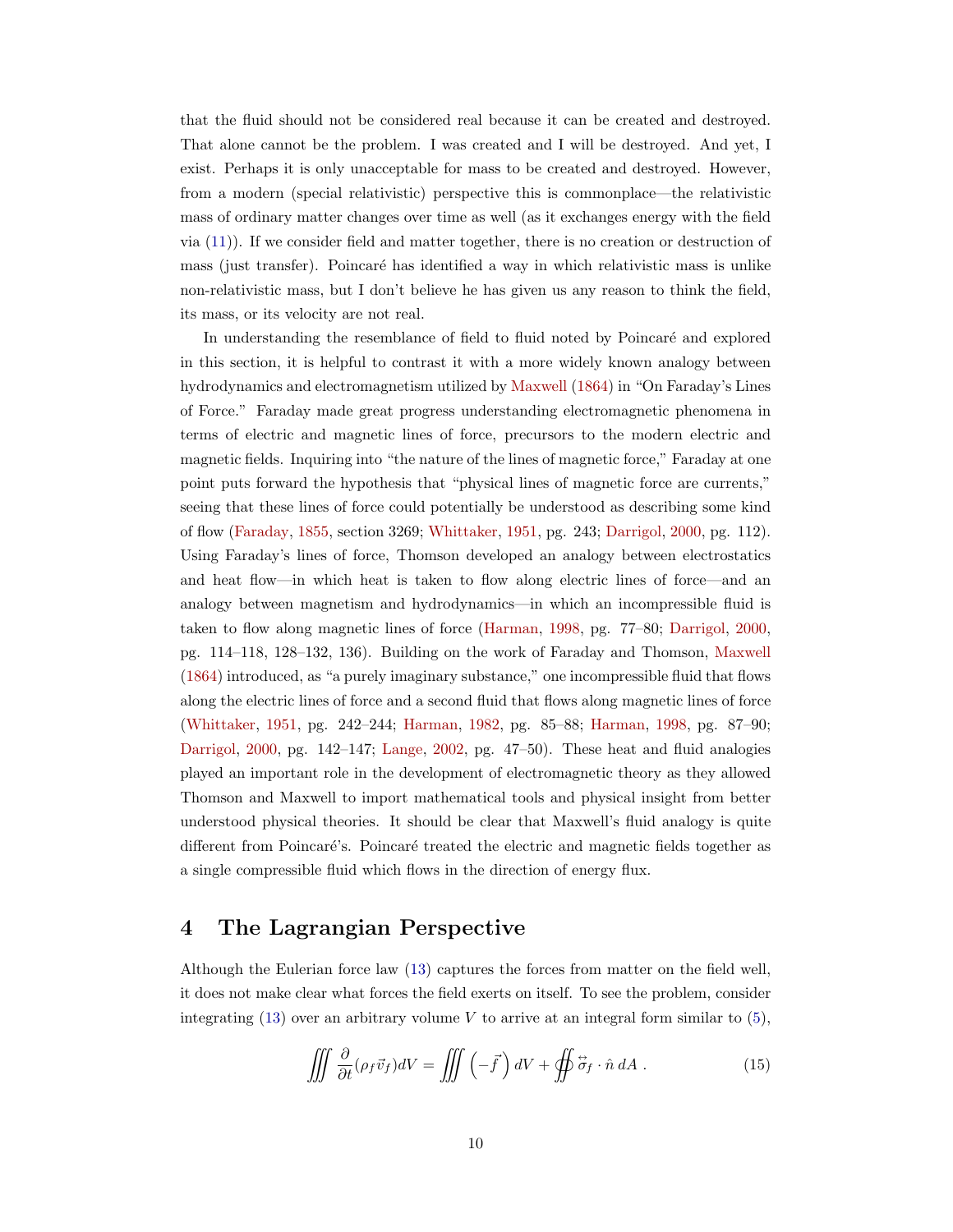One might incorrectly read this as saying that the reaction of the field in the volume is equal to the sum of a body force and a surface force where the body force has a density per unit volume of  $\vec{f}_b = -\vec{f}$  which is integrated over the volume to give the total force from matter on the field and the surface force has a density per unit area with normal  $\hat{n}$  of  $\vec{f}_s = \vec{\sigma}_f \cdot \hat{n}$  which is integrated over the surface to give the total force on the field inside the volume from the field outside the volume (see figure [2\)](#page-10-0). [Jackson](#page-23-5) [\(1999,](#page-23-5) pg. 261) makes this misstep when he writes that if his equation for the conservation of momentum is correct,  $\ddot{\sigma}_f \cdot \hat{n}$  gives "the flow per unit area [with normal unit vector  $\hat{n}$ ] of momentum across the surface  $S$  into the volume  $V$ . In other words, it is the force per unit area transmitted across the surface S and acting upon the combined system of particles and fields inside  $V$ ."<sup>[11](#page-10-1)</sup> This reading of [\(15\)](#page-9-0) erroneously equates momentum flux and force. The first term on the right side of [\(15\)](#page-9-0) is indeed a body force on the field. However, the second term is not a surface force giving the force from the field outside the volume (as would be suggested by the fact that  $\vec{\sigma}_f$  is called the stress tensor). It is the net flux of (field) momentum into the volume. The force on the field from matter is correct but the force from the field is not. To properly understand this force, we must move from an Eulerian to a Lagrangian description. Because the electromagnetic field obeys an Eulerian force law, it will also obey a Lagrangian force law.[12](#page-10-2)



<span id="page-10-0"></span>Figure 2: This figure depicts the surface force  $\vec{F}_s$  exerted by the field outside of a given volume containing varied charged particles and fields.

The problem with reading the surface force off of [\(15\)](#page-9-0) stems from the fact that the left side of the equation gives the change in the field momentum contained within a fixed volume, not the change in momentum of the field mass which happens to be at that moment contained within the volume. The rate of change in momentum of that field

<span id="page-10-1"></span><sup>&</sup>lt;sup>11</sup>I should note that the way Jackson phrases this point suggests that forces can act on fields, though he is not very explicit about this.

<span id="page-10-2"></span><sup>&</sup>lt;sup>12</sup> Deriving the Lagrangian force law and thereby finding a mathematical expression for field-on-field forces requires an understanding of the field's velocity, not just its momentum. This gives us further reason to attribute velocity to the field (in addition to momentum).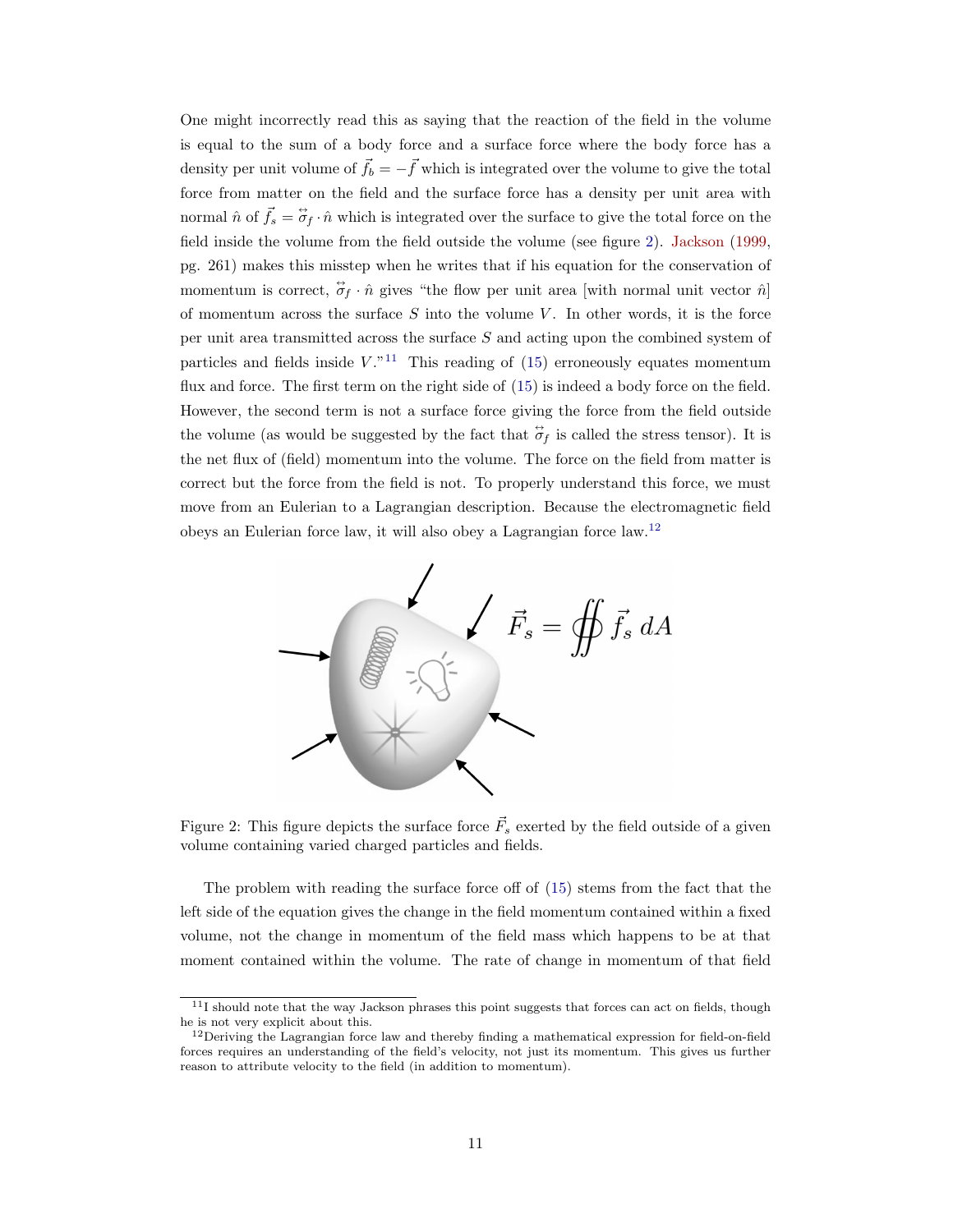mass is given by

<span id="page-11-1"></span>
$$
\frac{D}{Dt} \iiint \rho_f \vec{v}_f \, dV \,, \tag{16}
$$

where  $\frac{D}{Dt}$  is the material derivative which gives the rate of change of a quantity while following the flow (it is also known as the comoving or Lagrangian derivative). Taking the material derivative inside the integral, [\(16\)](#page-11-1) becomes

$$
= \iiint \left[ \frac{D}{Dt} \left( \rho_f \vec{v}_f \right) + \rho_f \vec{v}_f \left( \vec{\nabla} \cdot \vec{v}_f \right) \right] dV , \qquad (17)
$$

where the second term accounts for the fact that we must consider the deformation of the volume when calculating the time evolution (see the discussion of the Reynolds transport theorem in [Mihalas & Mihalas,](#page-24-6) [1984,](#page-24-6) section 2.1; [Slattery,](#page-24-11) [1999,](#page-24-11) section 1.3.2; [Belytschko](#page-22-8) et al., [2000,](#page-22-8) sections 3.5.3 and 7.12.1; [Gurtin,](#page-23-10) [1981,](#page-23-10) section 10). Using the product rule on the material derivative yields

<span id="page-11-3"></span>
$$
= \iiint \left[ \rho_f \frac{D \vec{v}_f}{Dt} + \vec{v}_f \frac{D \rho_f}{Dt} + \rho_f \vec{v}_f \left( \vec{\nabla} \cdot \vec{v}_f \right) \right] dV \ . \tag{18}
$$

Expanding the material derivatives gives

$$
= \iiint \left[ \rho_f \frac{\partial \vec{v}_f}{\partial t} + \rho_f \left( \vec{v}_f \cdot \vec{\nabla} \right) \vec{v}_f + \vec{v}_f \frac{\partial \rho_f}{\partial t} + \vec{v}_f \left( \vec{v}_f \cdot \vec{\nabla} \right) \rho_f + \rho_f \vec{v}_f \left( \vec{\nabla} \cdot \vec{v}_f \right) \right] dV \quad (19)
$$

This simplifies to

$$
= \iiint \left[ \frac{\partial}{\partial t} \left( \rho_f \vec{v}_f \right) + \vec{\nabla} \cdot \left( \rho_f \vec{v}_f \otimes \vec{v}_f \right) \right] dV \ . \tag{20}
$$

Using the conservation of momentum [\(13\)](#page-8-0) to expand the first term, this becomes

<span id="page-11-4"></span>
$$
= \iiint \left[ -\vec{f} + \vec{\nabla} \cdot \left( \vec{\sigma}_f + \rho_f \, \vec{v}_f \otimes \vec{v}_f \right) \right] dV \,. \tag{21}
$$

Applying the divergence theorem, we arrive at

<span id="page-11-0"></span>
$$
\frac{D}{Dt} \iiint \rho_f \vec{v}_f \, dV = \iiint \left( -\vec{f} \right) dV + \oiint \left[ \vec{\sigma}_f + \rho_f \left( \vec{v}_f \otimes \vec{v}_f \right) \right] \cdot \hat{n} \, dA \,. \tag{22}
$$

This is the Lagrangian force law for the electromagnetic field. The left-hand side is the response of the electromagnetic field in a region to forces acting on it. The first term on the right-hand side is the force resulting from interaction with matter. It is equal and opposite the Lorentz force of the fields on matter. The second term on the right-hand side is a surface force from the electromagnetic field outside of the volume (figure [2\)](#page-10-0).

By parallel reasoning to the derivation of [\(22\)](#page-11-0) (except that the force is opposite), the matter will satisfy

<span id="page-11-2"></span>
$$
\frac{D}{Dt} \iiint \rho_m \vec{v}_m \, dV = \iiint \vec{f} \, dV + \oiint \left[ \vec{\sigma}_m + \rho_m \left( \vec{v}_m \otimes \vec{v}_m \right) \right] \cdot \hat{n} \, dA \,. \tag{23}
$$

As is clear from comparing [\(22\)](#page-11-0) and [\(23\)](#page-11-2), the mass of the electromagnetic field plays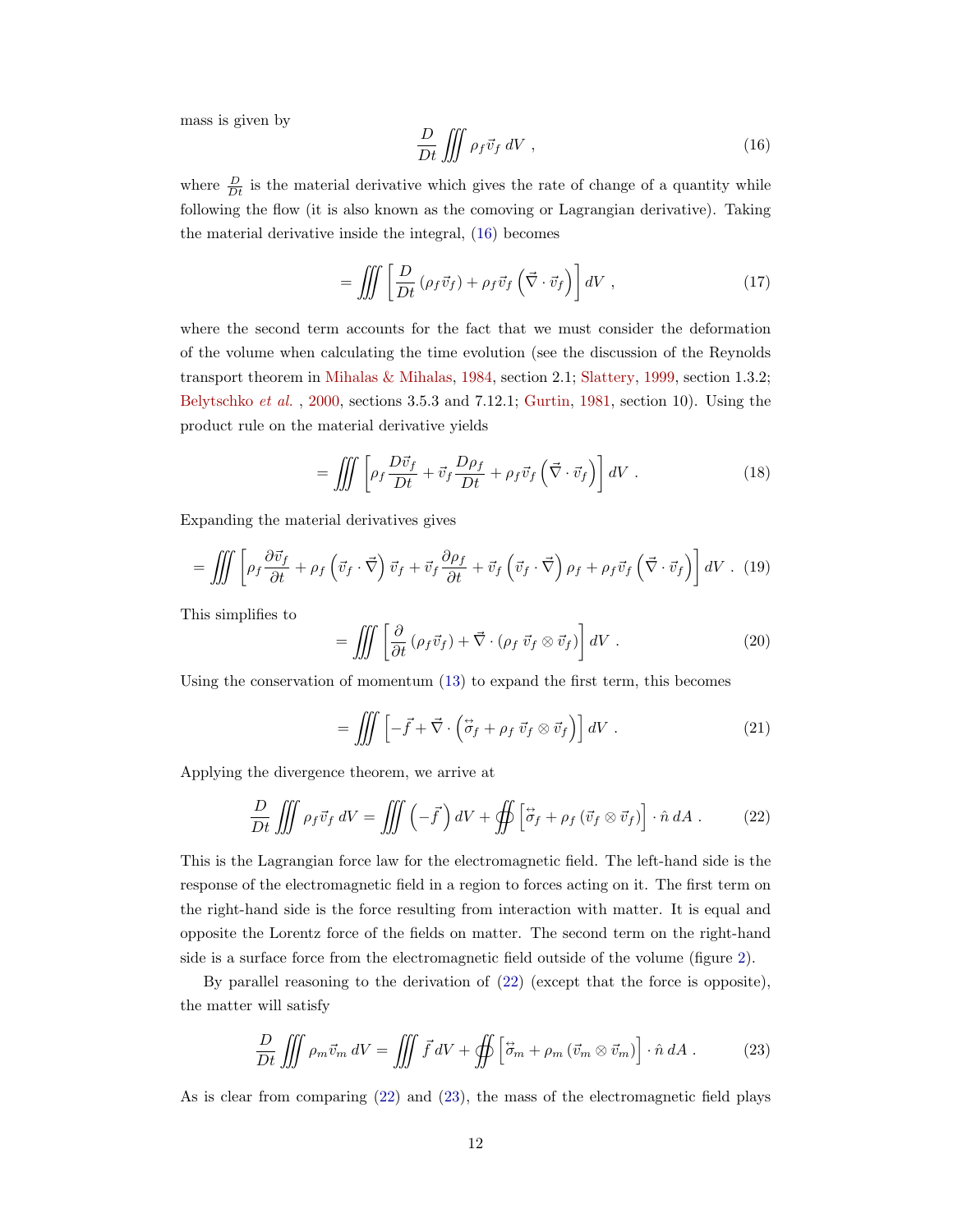exactly the same inertial role in resisting acceleration as does the mass of a relativistic fluid.

In fluid mechanics, it is  $\ddot{\sigma}_m + \rho_m (\vec{v}_m \otimes \vec{v}_m)$ , not  $\ddot{\sigma}_m$ , which gets the name "stress tensor" because integrating it over a surface gives the force exerted by the matter on that surface [\(Mihalas & Mihalas,](#page-24-6) [1984,](#page-24-6) equation 23.17; [Landau & Lifshitz,](#page-23-4) [1959,](#page-23-4) section 15). Similarly, we should call  $\vec{\sigma}_f + \rho_f (\vec{v}_f \otimes \vec{v}_f)$  the stress tensor for the electromagnetic field because integrating it over a surface gives the force exerted by the field on that surface. However, that name is already taken by  $\ddot{\sigma}_f$  itself, the Maxwell stress tensor.<sup>[13](#page-12-0)</sup> This is unfortunate. The tensor  $\hat{\sigma}_f$  is a momentum flux density tensor, not a stress tensor.<sup>[14](#page-12-1)</sup> The tensor  $\vec{\sigma}_f$  gives the flow of momentum per unit area (when dotted with the unit normal  $\hat{n}$ ) and thus is the correct tensor to use in an Eulerian force law [\(15\)](#page-9-0) where we are concerned with determining the flow of momentum in and out of a fixed volume. But, the force per unit area exerted across the surface is different, given instead by  $\dot{\vec{\sigma}}_f + \rho_f (\vec{v}_f \otimes \vec{v}_f)$ . It is this tensor which is used to calculate surface forces in the Lagrangian force law [\(22\)](#page-11-0).

To see the difference, consider a plane wave in vacuum. The momentum flux density tensor,  $\ddot{\sigma}_f$ , will be non-zero as there is a flow of mass in the direction of wave propagation. However, the true stress tensor,  $\dot{\vec{\sigma}}_f + \rho_f (\vec{v}_f \otimes \vec{v}_f)$ , will be zero since the field's mass is everywhere flowing steadily without impediment or assistance from the surrounding field. $15$ 

We have seen that the electromagnetic field exerts surface forces. It is important to keep in mind that these are forces from the field on the field. The electromagnetic field does not exert surface forces on matter. It only exerts a body force with density  $\tilde{f}$ . Still, one can calculate the force on the matter within a volume by integrating the Maxwell stress tensor over the surface enclosing that volume in special cases—when the field momentum in the volume is unchanging,  $\iiint \frac{\partial}{\partial t} (\rho_f \vec{v}_f) dV = 0$ . Similarly, one can calculate the force on the matter within a volume by integrating the true stress tensor when there is no net force on the field in that volume,  $\frac{D}{Dt} \iiint \rho_f \vec{v}_f dV = 0$ .

The Lagrangian force law [\(22\)](#page-11-0) can be expressed in differential form by expanding only the second material derivative in [\(18\)](#page-11-3), using [\(11\)](#page-7-2), equating the expression thus

<span id="page-12-0"></span><sup>13</sup>For discussion of how Maxwell arrived at his stress tensor, see [Whittaker](#page-25-2) [\(1951,](#page-25-2) pg. 270–273); [Darrigol](#page-22-7) [\(2000,](#page-22-7) pg. 168–170, 410–411).

<span id="page-12-1"></span><sup>&</sup>lt;sup>14</sup>This observation in no way impugns the use of the Maxwell stress tensor as the spatial-spatial part of the four-dimensional electromagnetic stress-energy tensor which characterizes the flow of the electromagnetic field's energy and momentum. It does, however, suggest that of the different names sometimes used for the stress-energy tensor, "energy-momentum tensor" may be the most perspicuous.

<span id="page-12-2"></span><sup>&</sup>lt;sup>15</sup>In more detail: Consider a linearly polarized plane wave propagating in the x-direction as described at a moment by  $\vec{E}(\vec{x}) = E_0 \cos(kx) \hat{y}$  and  $\vec{B}(\vec{x}) = E_0 \cos(kx) \hat{z}$ . The momentum flux density tensor can be calculated via [\(8\)](#page-6-3) yielding a single non-zero component,  $\vec{\sigma}_f = -\frac{1}{4\pi} E_0^2 \cos^2(kx) \hat{x} \otimes \hat{x}$ , describing a flow of momentum in the direction of the electromagnetic wave's propagation. The rate of change of the field's momentum density in [\(6\)](#page-6-0) is the divergence of this tensor,  $\vec{\nabla} \cdot \vec{\sigma}_f = \frac{1}{2\pi} E_0^2 \sin(2kx) \hat{x}$ . Because  $\rho_f$   $(\vec{v}_f \otimes \vec{v}_f)$  as calculated using [\(9\)](#page-6-2) and [\(12\)](#page-7-3) is  $\frac{1}{4\pi}E_0^2 \cos^2(kx) \hat{x} \otimes \hat{x}$ , the true stress tensor  $\overleftrightarrow{\sigma}_m + \rho_m (\overrightarrow{v}_m \otimes \overrightarrow{v}_m)$  is zero.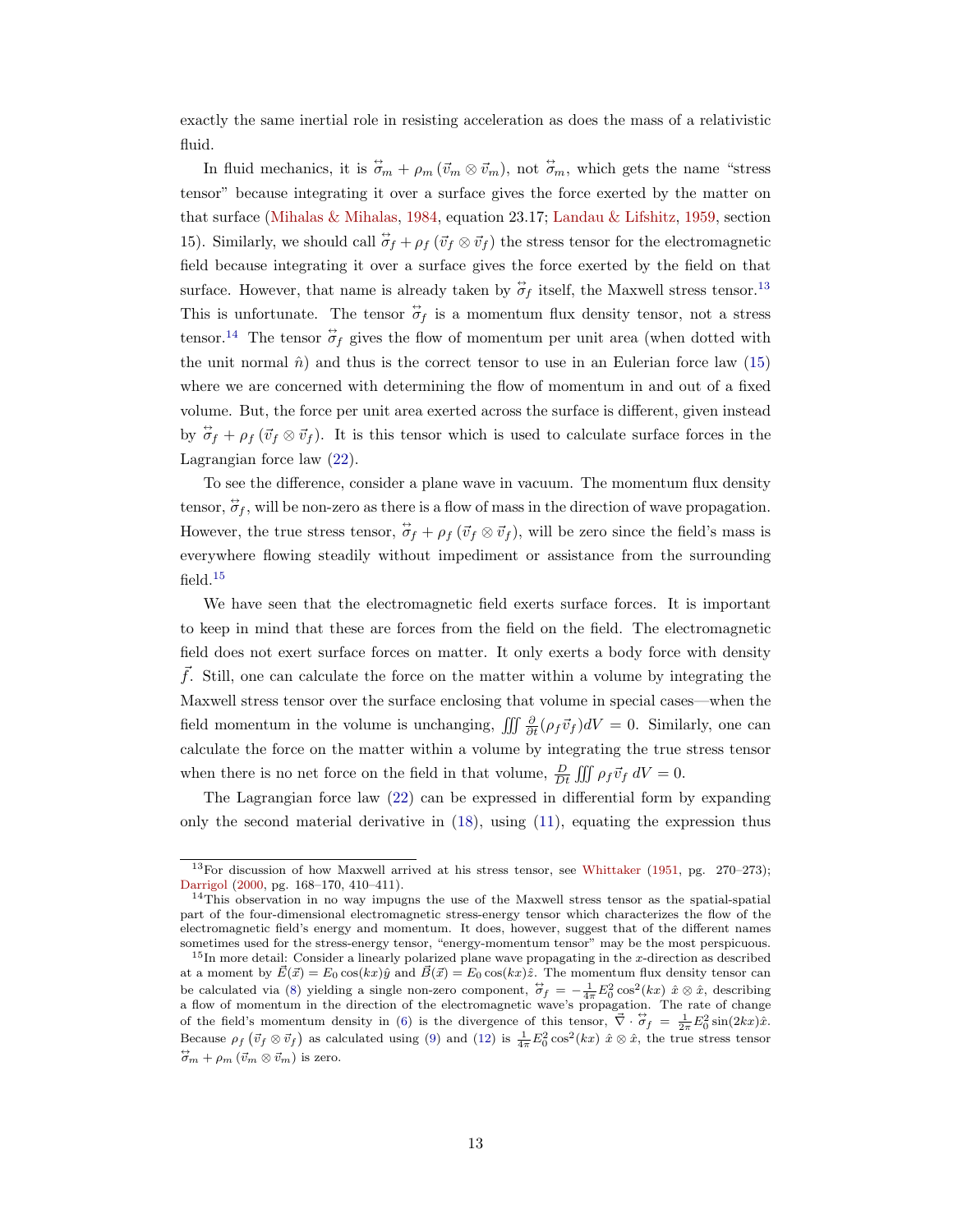arrived at with [\(21\)](#page-11-4), and dropping the volume integral,

<span id="page-13-1"></span>
$$
\rho_f \frac{D \vec{v}_f}{Dt} = \vec{\nabla} \cdot \left[ \vec{\sigma}_f + \rho_f \left( \vec{v}_f \otimes \vec{v}_f \right) \right] - \vec{f} + \frac{\vec{v}_f}{c^2} \left( \vec{f} \cdot \vec{v}_m^q \right) \ . \tag{24}
$$

This form of the force law resembles [\(2\)](#page-4-2) where force is related to mass times acceleration (the force per unit volume on the field being  $-\vec{f}$ ). This further illustrates that the field's mass,  $\rho_f$ , is truly an inertial mass quantifying the field's resistance to acceleration,  $\vec{a} = \frac{D\vec{v}_f}{Dt}.$ 

Although the analysis thus far has focused on the electromagnetic field, the idea that forces act on fields is quite general. For any field with well-defined energy and momentum densities, we can introduce a relativistic mass density which is proportional to the energy density and a velocity field which is the momentum density divided by the relativistic mass density. If that field obeys laws of conservation of energy and conservation of momentum in its interaction with matter (and other fields), then equations of the form of  $(11)$  and  $(13)$  will hold. From  $(13)$ ,  $(22)$  can be derived.

#### 5 Field as Fluid

In the preceding sections I have argued that Newton's third law holds in electromagnetism by showing that the electromagnetic field acts very much like a relativistic fluid. Here are three questions that might come to mind upon encountering this analogy: First, can we take these fluid equations as among the fundamental equations of electromagnetism, supplanting Maxwell's equations? Second, can we understand the field's mass density and velocity as describing properties of a large number of discrete particles at a coarse-grained level in the way that mass density and velocity are understood for ordinary fluids? Third, why has the discussion thus far focused so heavily on relativistic mass instead of proper mass? One section will be devoted to each of these three questions. These sections can be read in any order or skipped depending on the reader's curiosities.

The thorough and consistent similarity between the equations with the  $f$  (field) subscripts and the equations with the  $m$  (matter) subscripts suggests that perhaps it is possible to give an alternative ontology for electromagnetism.<sup>[16](#page-13-0)</sup> Electromagnetism is commonly understood to be a theory describing the interaction between matter and field. The electromagnetic field appears to be a quite different sort of thing from matter, described by field variables (such as  $\vec{E}$  and  $\vec{B}$ , the four-dimensional Faraday tensor field  $F^{\mu\nu}$ , or the electromagnetic four-potential  $A^{\mu}$ ) evolving in accordance with field equations. But, the discussion in the previous sections suggests that it may be possible to treat the field as just more matter, the state of which can be represented by fluid

<span id="page-13-0"></span> $16$ As was noted at the end of section [4,](#page-9-1) other non-electromagnetic fields will generally also resemble fluids in this way. One might take this as evidence that the electromagnetic field is not particularly fluid-like or as evidence that we may be able to reformulate all field theories as fluid theories.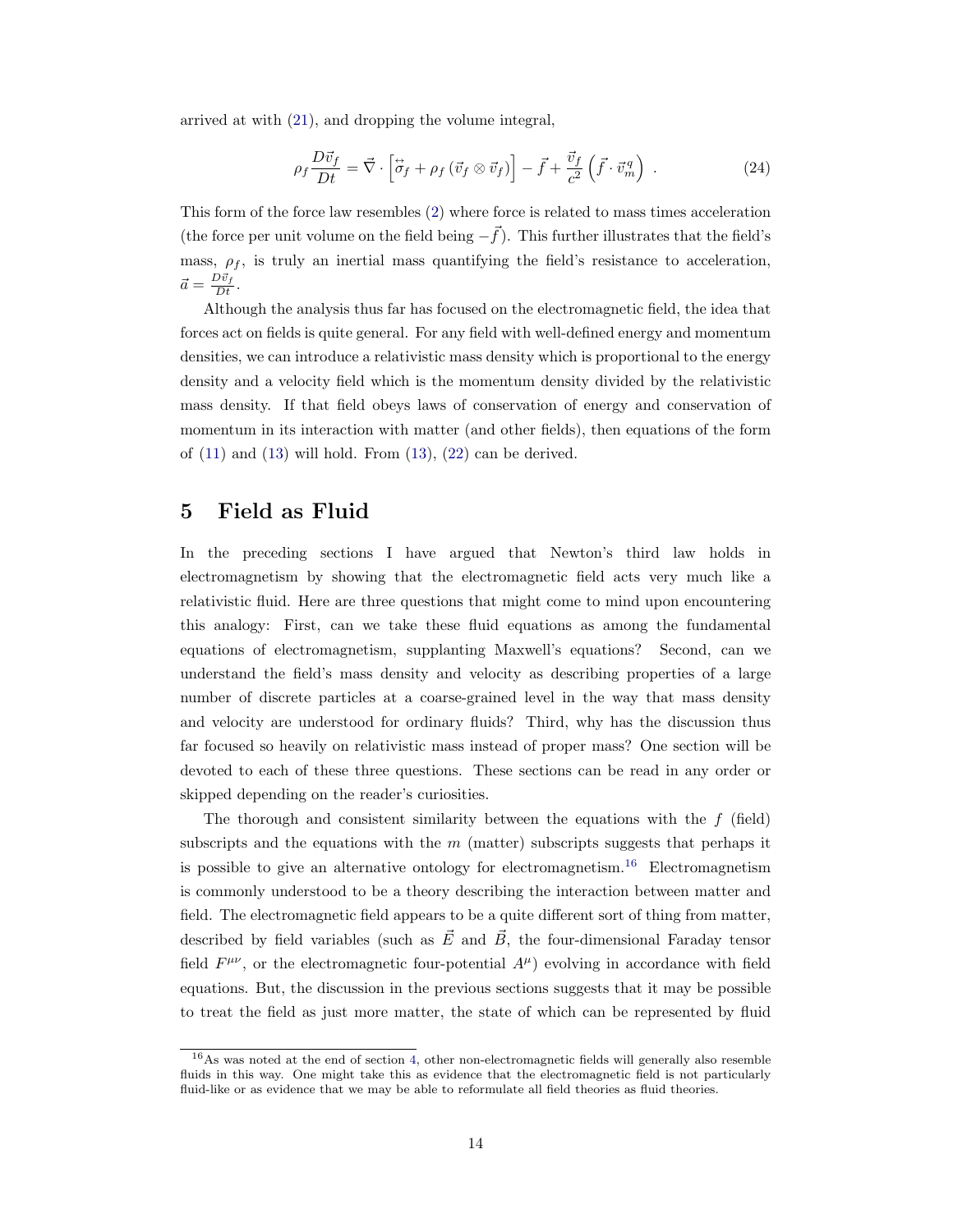variables (including the mass density  $\rho_f$  and velocity field  $\vec{v}_f$ ) evolving in accordance with fluid equations (such as [\(11\)](#page-7-2) and [\(13\)](#page-8-0), in the Eulerian picture). Maxwell's equations, the Lorentz force law, and the use of electric and magnetic fields could then be interpreted<sup>[17](#page-14-0)</sup> as non-fundamental ways of describing the evolution of this fluid—a cloak which hides the true nature of the electromagnetic field.<sup>[18](#page-14-1)</sup> In this section I will explain briefly why I think such a reformulation would be valuable, why the preceding discussion does not immediately yield such a reformulation, and how the electromagnetic field differs from an ordinary fluid.

Although there may not be experimentally detectable differences between taking the electromagnetic field to be fundamentally a field governed by Maxwell's equations or a kind of matter governed by fluid equations, I still think it would be worthwhile to develop such a reformulation of the theory. One of Einstein's primary motivations in developing his special theory of relativity was to unify the electric and magnetic fields. The Faraday tensor field is often taken to be that unification.[19](#page-14-2) But, fields are somewhat exotic and tensor fields are more so. If the electromagnetic field can instead be understood as a fluid, then in unifying the electric and magnetic fields we move from the more arcane to the more familiar, not vice versa. Apart from this more metaphysical motivation, there is reason to seek such a reformulation for the sake of doing physics. It is generally useful to have alternative formulations of physical theories at hand when we are solving problems or developing new theories [\(Feynman,](#page-22-9) [1967,](#page-22-9) chapter 7).<sup>[20](#page-14-3)</sup> As a third motivation, such a reformulation could improve our understanding of symmetries. For example, once you replace the field with a fluid, it should be easier to show that the electromagnetism is truly time reversal invariant and invariant under Lorentz transformations. [Albert](#page-22-10) [\(2000,](#page-22-10) chapter 1) has pointed out that time-reversing a sequence of states (in which the particle locations and field values are fully specified) in the most obvious way (without flipping the sign of  $\vec{E}$  or  $\vec{B}$ ) does not generally take law-abiding sequences to law-abiding sequences. But, a time-reversed history of the fluid would clearly involve flipping  $\vec{v}_f$  and this might explain the flip in  $\vec{B}$  required for the theory to be time-reversal invariant (looking at [\(7\)](#page-6-4) and [\(12\)](#page-7-3), this seems plausible). Similarly, the way  $\vec{E}$  and  $\vec{B}$  transform under Lorentz transformations is non-trivial and often derived from the assumption that

<span id="page-14-0"></span><sup>&</sup>lt;sup>17</sup>Evaluating the merits of such a reinterpretation may involve further comparison of field to fluid (e.g., asking whether the electromagnetic field is composed of particles, as in section [6\)](#page-16-0).

<span id="page-14-1"></span><sup>&</sup>lt;sup>18</sup>Taking the electromagnetic field to truly be a fluid would, in a sense, mark a return to the idea of a luminiferous aether—a substance filling all of space within which electromagnetic waves propagate. However, on this picture electromagnetic waves are really more like gusts of wind (flows of mass) than sound waves (propagating disturbances in a largely stationary medium). Unlike the old aether theories, this proposal is not intended to recover an absolute notion of rest or simultaneity. The electromagnetic field would be interpreted as a relativistic fluid, something entirely in harmony with the tenets of special relativity.

<span id="page-14-2"></span><sup>&</sup>lt;sup>19</sup>Another candidate for this unification is the complex-valued vector field  $\vec{F} = \vec{E} + i\vec{B}$  [\(Good Jr.,](#page-23-11) [1957;](#page-23-11) [Dresden,](#page-22-11) [1987,](#page-22-11) section 16.II.A; [Bialynicki-Birula,](#page-22-12) [1996;](#page-22-12) [Holland,](#page-23-12) [2005\)](#page-23-12).

<span id="page-14-3"></span><sup>&</sup>lt;sup>20</sup>Hertz wrote that although "we should in no wise confuse the simple and homely figure [of Maxwell's theory], as it is presented to us by nature, with the gay garment with which we use to clothe it" (which is a matter of interpretation and cannot be determined by experiment), such inventive tailoring is capable of "aiding our powers of imagination" [\(Hertz,](#page-23-13) [1893,](#page-23-13) pg. 28; discussed in [Hesse,](#page-23-14) [1961,](#page-23-14) pg. 212–215).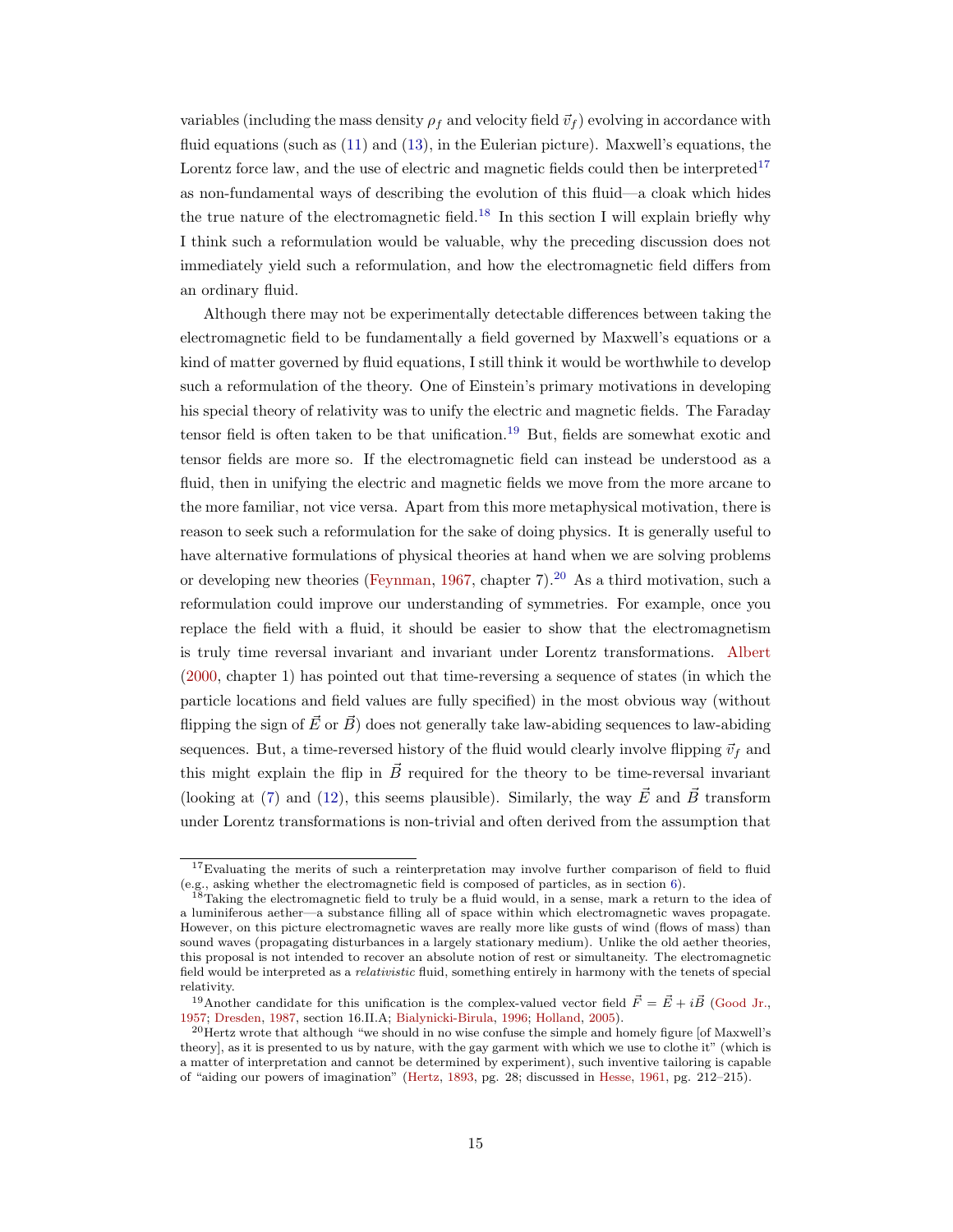the theory is Lorentz invariant (e.g., [Griffiths,](#page-23-0) [1999,](#page-23-0) section 12.3.2). One might hope to derive these transformation rules from less contestable transformation laws for the fluid.<sup>[21](#page-15-0)</sup>

If we are to replace the fundamental equations of relativistic electromagnetism with fluid equations, like [\(11\)](#page-7-2) and [\(13\)](#page-8-0), we must introduce additional variables to describe the state of this fluid beyond those we've seen thus far. The Maxwell stress tensor—which is needed to calculate the dynamics of the fluid using [\(13\)](#page-8-0) or [\(22\)](#page-11-0)—cannot be determined from the mass density and the velocity alone. (Too see this, imagine rotating the electric and magnetic field together about  $\vec{v}_f$ . This will generally change  $\dot{\vec{\sigma}}_f$  but cannot affect  $\rho_f$ or  $\vec{v}_f$ .) Further, even if we have  $\rho_f$ ,  $\vec{v}_f$ , and  $\vec{\sigma}_f$  at our disposal (which contain the same information as the four-dimensional stress-energy tensor of the electromagnetic field), we will not know enough about the field to calculate the force on matter. (Consider swapping the electric and magnetic fields and multiplying one of the fields by  $-1$ . By inspection of [\(8\)](#page-6-3), [\(9\)](#page-6-2), and [\(12\)](#page-7-3) it is clear that this will not effect  $\rho_f$ ,  $\vec{v}_f$ , or  $\vec{\sigma}_f$ . But, it will in general change the forces felt by charged bodies.<sup>[22](#page-15-1)</sup>) Thus, there must be additional degrees of freedom characterizing the state of the fluid beyond just  $\rho_f$  and  $\vec{v}_f$  and they must include information not present in  $\ddot{\sigma}_f$ . To make this proposal for new fundamental laws work, one would have to identify appropriate variables to represent these additional degrees of freedom, physically interpret them, and find additional equations to govern their time evolution.[23](#page-15-2) [Bialynicki-Birula](#page-22-13) [\(1997\)](#page-22-13); [Bialynicki-Birula & Bialynicka-Birula](#page-22-14) [\(2003\)](#page-22-14) have devised a way of introducing such additional variables, though the resulting equations are not simple and the physical interpretation of the new variables is not entirely clear. [Holland](#page-23-12) [\(2005\)](#page-23-12) has proposed an alternative way of introducing fluid variables to describe the electromagnetic field.

As was mentioned in section [3,](#page-4-3) in describing the matter as a "fluid" I have been speaking somewhat loosely. The use of a mass density and velocity field obeying equations like [\(3\)](#page-5-2), [\(11\)](#page-7-2), and [\(23\)](#page-11-2) to describe a substance does not determine whether it is fluid or solid. Similarly, in asking here whether we might be able to understand the field as a fluid, I am really asking whether we can understand it using the framework of continuum mechanics (which encompasses both solid and fluid mechanics). It is important to recognize that there are important ways in which the electromagnetic field will not resemble a true fluid.

Consider a constant electric field between two oppositely charged parallel plates separated from one another by a gap in the x-direction,  $\vec{E} = E\hat{x}$ . Because there is no

<span id="page-15-0"></span><sup>&</sup>lt;sup>21</sup>This potential advantage in understanding symmetries using a fluid ontology is analogous to the advantage of a fluid ontology for quantum mechanics in understanding symmetries discussed in [Sebens](#page-24-12) [\(2015,](#page-24-12) section 12).

<span id="page-15-1"></span><sup>&</sup>lt;sup>22</sup>If you knew the rates of change of  $\rho_f$  and  $\vec{v}_f$ , you could calculate the Lorentz force by [\(13\)](#page-8-0). But, then this equation would no longer be able to tell you how the field evolves.

<span id="page-15-2"></span> $^{23}$ If we think of the field as a fluid of photons, it may be possible to understand the additional degrees of freedom as describing—in aggregate—the spins/polarizations of the photons as this information does not seem to be captured by the mass density or velocity of the field.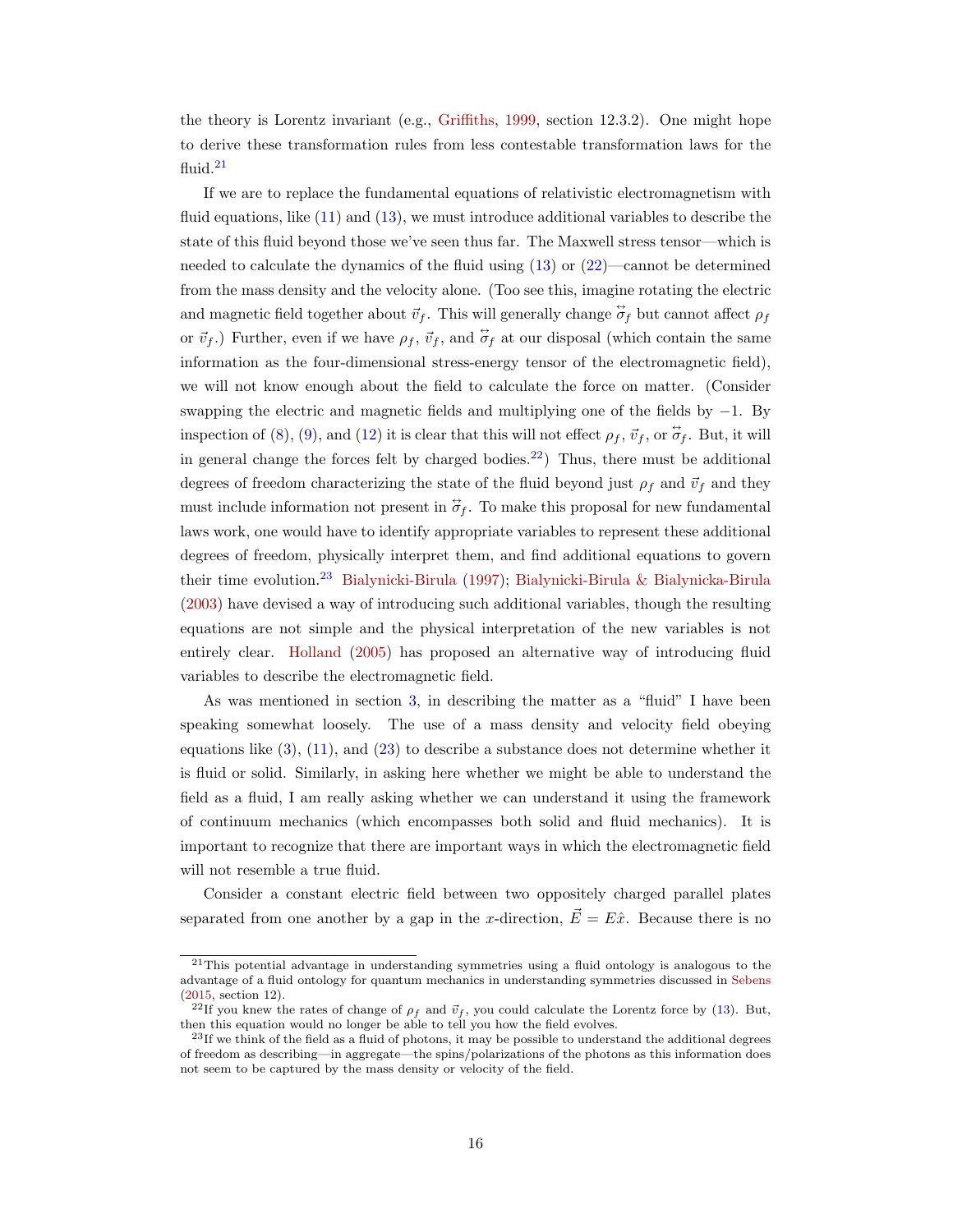magnetic field, the field velocity is zero. The momentum flux density tensor is

$$
\vec{\sigma}_f = \begin{pmatrix} \frac{E^2}{8\pi} & 0 & 0\\ 0 & \frac{-E^2}{8\pi} & 0\\ 0 & 0 & \frac{-E^2}{8\pi} \end{pmatrix} ,
$$
 (25)

by [\(8\)](#page-6-3). As  $\vec{v}_f = 0$ , the momentum flux density tensor,  $\vec{\sigma}_f$ , is equal to the stress tensor for the field,  $\dot{\vec{\sigma}}_f + \rho_f (\vec{v}_f \otimes \vec{v}_f)$ . The force per unit area with normal  $\hat{n}$  is thus  $\dot{\vec{\sigma}}_f \cdot \hat{n}$ . If  $\hat{n}$ points in the y or z-direction, the force is compressive. But, if  $\hat{n}$  points in the x-direction the force has the opposite sign. The electromagnetic field is sustaining a tensile force (pulling the two plates towards one another). Solids can sustain such tensile forces but fluids cannot [\(Mihalas & Mihalas,](#page-24-6) [1984,](#page-24-6) pg. 70). In this way, the electromagnetic field more closely resembles a solid than a fluid. To see another disanalogy between the electromagnetic field and a true fluid, take  $\hat{n}$  to point halfway between the x and y-directions. In this case, the force per unit area,  $\ddot{\sigma}_f \cdot \hat{n}$ , will not be parallel to  $\hat{n}$ , indicating the presence of shearing forces. An ordinary fluid cannot sustain such shearing forces when at rest [\(Batchelor,](#page-22-4) [1967,](#page-22-4) pg. 12–14; [Gurtin,](#page-23-10) [1981,](#page-23-10) pg. 105; Mihalas  $\&$ [Mihalas,](#page-24-6) [1984,](#page-24-6) pg. 70).

#### <span id="page-16-0"></span>6 Photons and the Classical Electromagnetic Field

Relativistic quantum field theories can either be understood as quantum theories of relativistic fields or relativistic theories of quantum particles. In particular, the photons which mediate electromagnetic interactions between charged particles in quantum electrodynamics may be understood either as field or particle. There is debate about whether particle or field is more fundamental in quantum field theory, but to some degree the theory can be interpreted either way. What I would like to explore in this section is the extent to which we are already able to treat photons as either particle or field at the classical level.

The mass density and velocity field of a relativistic fluid,  $\rho_m$  and  $\vec{v}_m$ , describe at a coarse-grained level the properties of the particles which compose the fluid. Can we similarly understand the mass density and velocity field of the electromagnetic field as describing properties of the photons which compose the field? Photons have no proper mass and always travel at the speed of light. These features make them unusual but not unsuitable candidates for a fluid-level description.<sup>[24](#page-16-1)</sup> Even if each particle is traveling at  $c, |\vec{v}_f|$  may still be less than the speed of light as  $\vec{v}_f$  describes the net flow of relativistic mass and not the actual velocity of any individual particle. Further, (as was discussed when the field velocity was introduced)  $|\vec{v}_f|$  cannot be greater than c, which we may view

<span id="page-16-1"></span><sup>&</sup>lt;sup>24</sup>Also, the mean free path for photons is typically large (light beams generally pass through one another undisturbed). So, photons at some location  $(\vec{x}, t)$  are likely to have velocities far from the mean velocity  $\vec{v}_f(\vec{x}, t)$  and not to be carried along with the flow. (See [Shu,](#page-24-13) [1992,](#page-24-13) chapter 1.)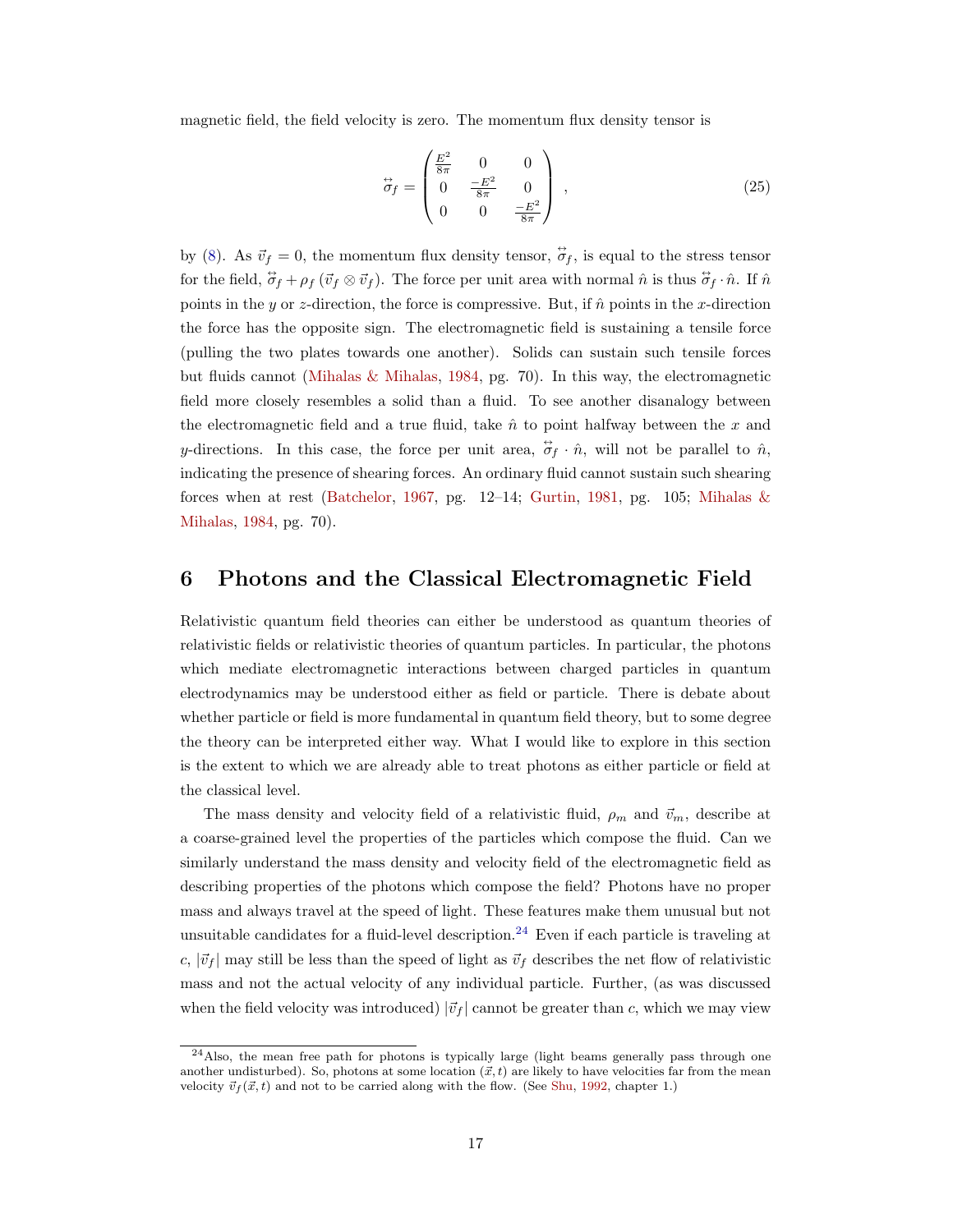as explained by the fact that the field is made of photons each traveling at c. There is no problem with the field having a non-trivial mass density even if its constituent particles are massless. Particles without proper mass can still have relativistic mass and collections of particles without proper mass will generally together have proper mass—proportional to the energy they posses in their collective center of momentum frame (see section [7\)](#page-18-0).

Thus far I have focused primarily on the relativistic mass densities of fluids and fields. But, a relativistic fluid also has a number density and if the electromagnetic field is composed of particles it seems like it should have one too. Because photons are quantum particles, we must look to quantum physics to find a number density for the electromagnetic field. The possibility of finding a well-defined number-density is threatened by the fact that quantum mechanically there can be a superposition of different number densities (see [Holland,](#page-23-7) [1993,](#page-23-7) pg. 545).

It is possible to give a "classical" expression for the photon number density without considering the full complexities of quantum physics. Consider the electromagnetic field in vacuum. A natural strategy for finding the photon number density would be to divide the energy density of the field,  $\rho_f^{\mathcal{E}}(\vec{x}) = \frac{1}{8\pi}(|\vec{E}(\vec{x})|^2 + |\vec{B}(\vec{x})|^2)$ , by the energy per photon. From quantum physics, we know that the energy of a photon with wave vector  $\vec{k}$  is  $\mathcal{E} = |\vec{k}| \hbar c$ . Because of the dependence on  $\vec{k}$ , it is hard to execute that natural strategy. But, it is possible to divide the energy density by the energy per photon to arrive at a number density if we work in  $k$ -space. Integrating this number density over  $\vec{k}$ -space gives the total number of photons,

<span id="page-17-1"></span>
$$
N = \iiint \frac{|\vec{\tilde{E}}(\vec{k})|^2 + |\vec{\tilde{B}}(\vec{k})|^2}{8\pi |\vec{k}| \hbar c} d^3k , \qquad (26)
$$

where  $\vec{\tilde{E}}(\vec{k})$  and  $\vec{\tilde{B}}(\vec{k})$  are the Fourier transformed electric and magnetic fields,<sup>[25](#page-17-0)</sup>

<span id="page-17-2"></span>
$$
\vec{\tilde{E}}(\vec{k}) = \frac{1}{(2\pi)^{3/2}} \iiint \vec{E}(\vec{x}) e^{-i\vec{k}\cdot\vec{x}} d^3x
$$
\n
$$
\vec{\tilde{B}}(\vec{k}) = \frac{1}{(2\pi)^{3/2}} \iiint \vec{B}(\vec{x}) e^{-i\vec{k}\cdot\vec{x}} d^3x
$$
\n(27)

If you expand  $\vec{\tilde{E}}(\vec{k})$  and  $\vec{\tilde{B}}(\vec{k})$  in [\(26\)](#page-17-1) using [\(27\)](#page-17-2) and perform the integral over  $\vec{k}$ , (26) becomes

$$
N = \frac{1}{16\pi^3\hbar c} \iiint\iiint \frac{\vec{E}(\vec{x}) \cdot \vec{E}(\vec{y}) + \vec{B}(\vec{x}) \cdot \vec{B}(\vec{y})}{|\vec{x} - \vec{y}|^2} d^3x d^3y . \tag{28}
$$

(This method of counting photons was proposed by [Zel'dovich,](#page-25-3) [1966;](#page-25-3) see also [Bialynicki-Birula,](#page-22-12) [1996,](#page-22-12) pg. 318; [Avron](#page-22-15) *et al.*, [1999.](#page-22-15)) One can generate a number

<span id="page-17-0"></span><sup>25</sup>Because the transformed fields are complex-valued,  $|\vec{\tilde{E}}(\vec{k})|^2$  is shorthand for  $\vec{\tilde{E}}$  $(\vec{k}) \cdot \vec{\tilde{E}}(\vec{k}).$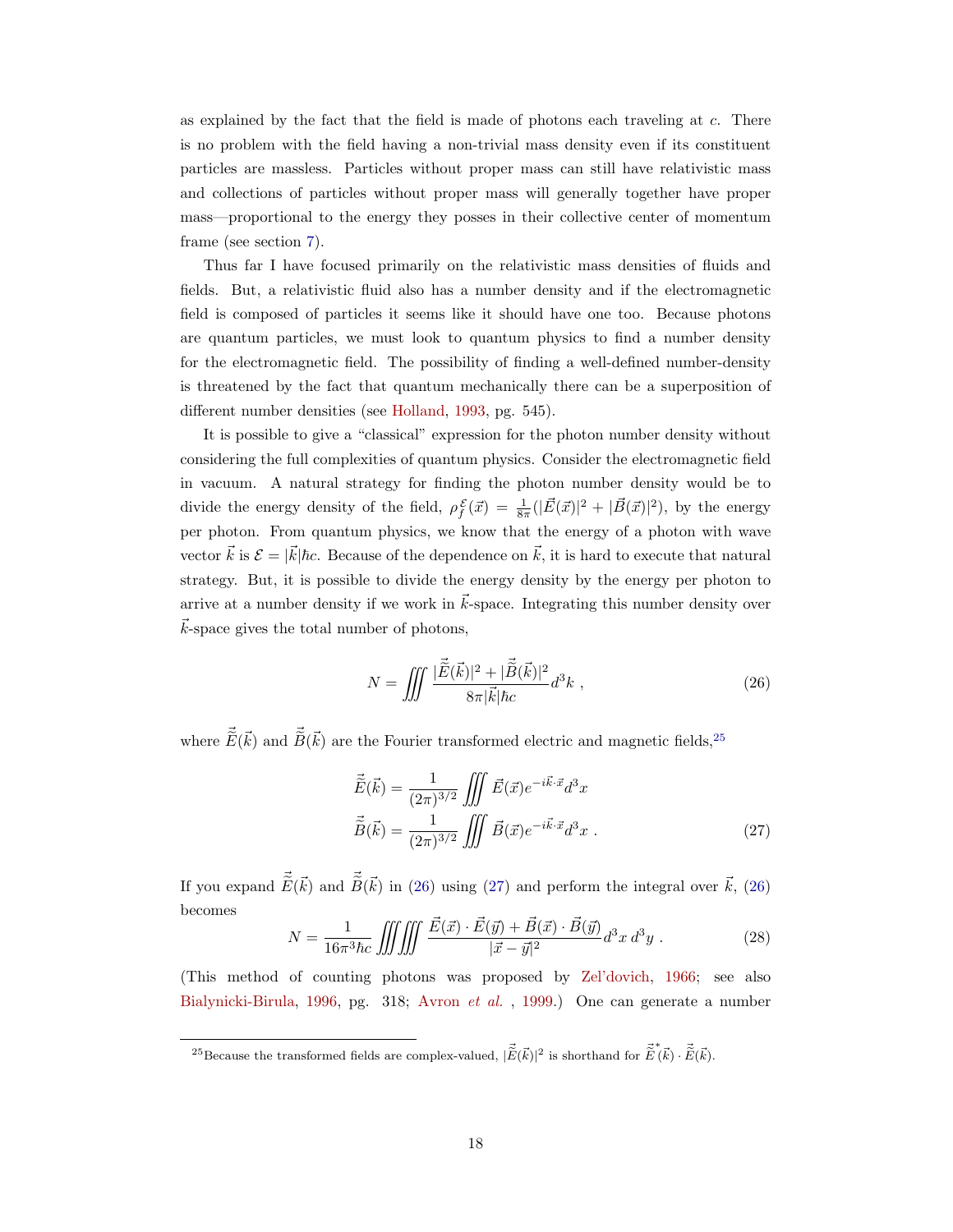density by simply dropping one of the spatial integrals,

<span id="page-18-1"></span>
$$
\rho_f^N(\vec{x}) = \frac{1}{16\pi^3\hbar c} \iiint \frac{\vec{E}(\vec{x}) \cdot \vec{E}(\vec{y}) + \vec{B}(\vec{x}) \cdot \vec{B}(\vec{y})}{|\vec{x} - \vec{y}|^2} d^3y
$$
  
= 
$$
\frac{1}{16\pi^3\hbar c} \left[ \vec{E}(\vec{x}) \cdot \iiint \frac{\vec{E}(\vec{x} + \vec{r})}{r^2} d^3r + \vec{B}(\vec{x}) \cdot \iiint \frac{\vec{B}(\vec{x} + \vec{r})}{r^2} d^3r \right],
$$
(29)

with  $\vec{r}$  defined as  $\vec{y} - \vec{x}$ . It is odd that the density of photons at one point depends on what's happening everywhere else (through the spatial integral), but not obviously unacceptable—figuring out what kind of photons there are at a certain point may require examining the way the field behaves nearby (nearby field values are most important as the factor of  $|\vec{x}-\vec{y}|^2$  in the denominator suppresses contributions from distant locations).

To check that [\(29\)](#page-18-1) is at least a minimally sensible expression, consider the simple case of a linearly polarized plane wave propagating in the x-direction with  $\vec{E}(\vec{x}) =$  $E_0 \cos(kx)\hat{y}$  and  $\vec{B}(\vec{x}) = E_0 \cos(kx)\hat{z}$ . The energy density of the plane wave is  $\frac{E_0^2}{4\pi}$  cos<sup>2</sup>(kx) and the energy per photon is khc. As the reader can confirm, the photon density derived using [\(29\)](#page-18-1) is  $\frac{E_0^2 \cos^2(kx)}{4\pi k\hbar c}$ , exactly as it should be.

## <span id="page-18-0"></span>7 Proper Mass Density

In attributing fluid-like properties to the electromagnetic field, we have not yet given it a proper mass density. The reason for this is that there are a number of oddities involved in defining the proper mass density for a relativistic fluid. It is no more difficult to define a proper mass density for the electromagnetic field, but the oddities afflicting the fluid case are inherited.

There are five densities for a fluid that have come up in our discussion thus far: charge density, energy density, relativistic mass density, proper mass density, and particle number density. Corresponding to these five densities are five velocity fields which describe their flows:  $\vec{v}_m^q$ ,  $\vec{v}_m^{\mathcal{E}}$ ,  $\vec{v}_m^{m_r}$ ,  $\vec{v}_m^{m_0}$ , and  $\vec{v}_m^N$ . Are any of these five velocity fields equal to one another? For the most part, no. The only equality that holds in general is between the velocities describing energy and relativistic mass flow (since energy is directly proportional to relativistic mass). This velocity,  $\vec{v}_m^{\mathcal{E}} = \vec{v}_m^{m_r}$ , is the velocity we have focused on thus far and denoted  $\vec{v}_m$  (without a superscript). This velocity is generally not equal to the velocity describing the flow of particle number,  $\vec{v}_m^N$ , because sometimes energy (and thus relativistic mass) flows as a result of something other than the bulk motion of particles in the fluid, e.g., when there is heat flux (see Landau  $\&$ [Lifshitz,](#page-23-4) [1959,](#page-23-4) pg. 505). If we add the assumption that the particles which compose the fluid have equal charge  $q$ , then the charge density is  $q$  times the number density and  $\vec{v}_m^q$  is equal to  $\vec{v}_m^N$  (but because  $\vec{v}_m \neq \vec{v}_m^N$ ,  $\vec{v}_m^q$  will generally differ from  $\vec{v}_m$ , as was mentioned in section [3\)](#page-4-3). If the particles have equal proper mass  $m_0$  and we assume (as an idealization) that all of the particles near  $(\vec{x}, t)$  can be treated (contra footnote [7\)](#page-7-0) as moving with the same velocity  $\vec{v}_m^N(\vec{x}, t)$ , then the proper mass density is simply  $m_0$  times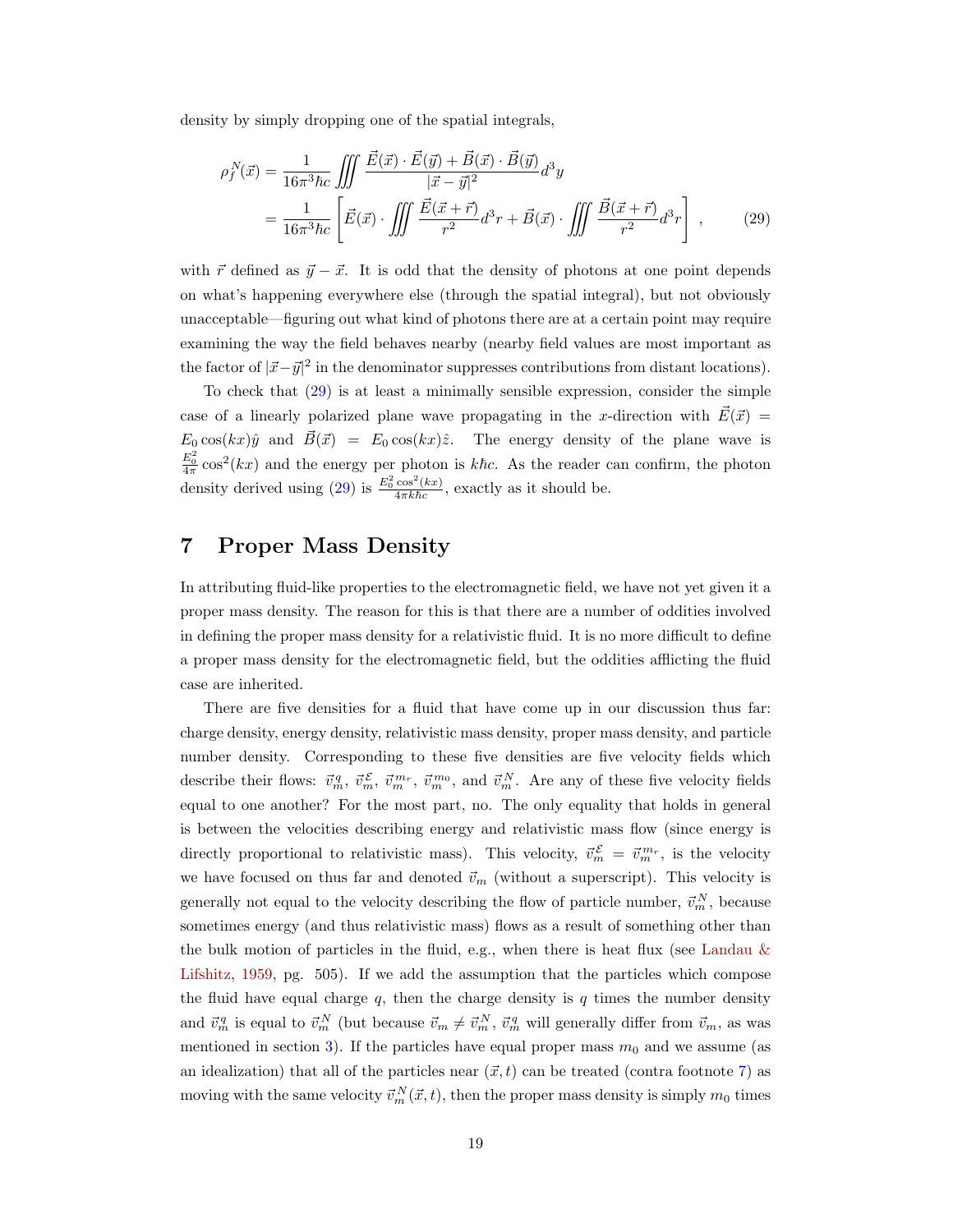the number density and, because of this proportionality, the velocity describing the flow of proper mass,  $\vec{v}_m^{m_0}$ , is equal to the velocity describing the flow of particle number,  $\vec{v}_m^N$  (see [Mihalas & Mihalas,](#page-24-6) [1984,](#page-24-6) equation 39.5). Relaxing this idealization, the proper mass density can be defined in two different ways, each of which has undesirable features.

The first method is to tie proper mass density closely to number density, insisting that the proper mass density is the particle proper mass  $m_0$  times the number density and that  $\vec{v}_m^N$  is, as before, equal to  $\vec{v}_m^{\,m_0}$ . As number density is locally conserved and transforms trivially under Lorentz transformations (picking up a factor of  $\gamma$  since it is a density and length contraction shrinks the volumes over which it is integrated, [Mihalas](#page-24-6) [& Mihalas,](#page-24-6) [1984,](#page-24-6) eq. 39.4), proper mass density so defined will inherit these properties. But, with this definition there is little connection between proper mass density and energy density (or relativistic mass density). To see why this is so, consider a simple case in which there is no flow of particle number and no flow of energy,  $\vec{v}_m^N = \vec{v}_m^{\mathcal{E}} = 0$ . Because the proper mass of a system in its rest frame is equal to the system's energy divided by  $c^2$ , one might hope that in this state of rest the fluid's energy density is equal to the proper mass density times  $c^2$ . With this definition, that will not be so. The proper mass density defined as  $\rho_m^{m_0} = m_0 \times \rho_m^N$  does not account for contributions to the energy in this frame other than the rest mass energies of the particles, such as the contribution from the heat of the fluid (the energy due the random motion of particles about their mean velocity).

The second method for defining the proper mass density of a fluid ties it more closely to relativistic mass density and energy density. The proper mass density is defined in terms of the energy density,  $\rho_m^{\mathcal{E}} = \rho_m c^2$ , and the momentum density,  $\rho_m \vec{v}_m$ , by  $\rho_m^2 c^2 - \rho_m^2 |\vec{v}_m|^2 = (\rho_m^{m_0})^2 c^2$  (taking the relativistic relation between energy, momentum, and proper mass  $(\mathcal{E}/c)^2 - |\vec{p}|^2 = m_0^2 c^2$ , as applied to the densities of these quantities, to be definitional of proper mass density). From this equation it follows that  $\rho_m^{m_0} = \frac{\rho_m}{\gamma} = \frac{\rho_m^E}{\gamma c^2}$ where the velocity that appears in  $\gamma$  is the velocity that describes the flow of relativistic mass,  $\vec{v}_m$ . If we consider the fluid at a point from a frame where the momentum density at that point is zero, the proper mass density will simply be given by the energy density at that point divided by  $c^2$ . This definition resolves the problem raised for the previous definition since all contributions to the energy are included  $(\rho_m^{m_0}$  will thus generally be greater than  $m_0 \times \rho_m^N$ ). If we idealize away the effect of heat by assuming that all of the particles near  $(\vec{x}, t)$  have velocity  $\vec{v}_m^N(\vec{x}, t)$  and assume that there are no other contributions to the energy that need to be included beyond the rest mass and kinetic energies of the particles, then  $\vec{v}_m^N = \vec{v}_m$ , the energy density is  $\rho_m^{\mathcal{E}} = m_0 \gamma c^2 \times \rho_m^N$ , and the rest mass density is exactly  $\rho_m^{m_0} = m_0 \times \rho_m^N$  (the two alternative definitions agree). On this second definition, local conservation of proper mass cannot be derived straightforwardly from either conservation of particle number or conservation of energy. This makes it difficult to find an appropriate velocity  $\vec{v}_m^{m_0}$  to describe the flow of proper mass.

On neither of the two proposed definitions will integrating the proper mass density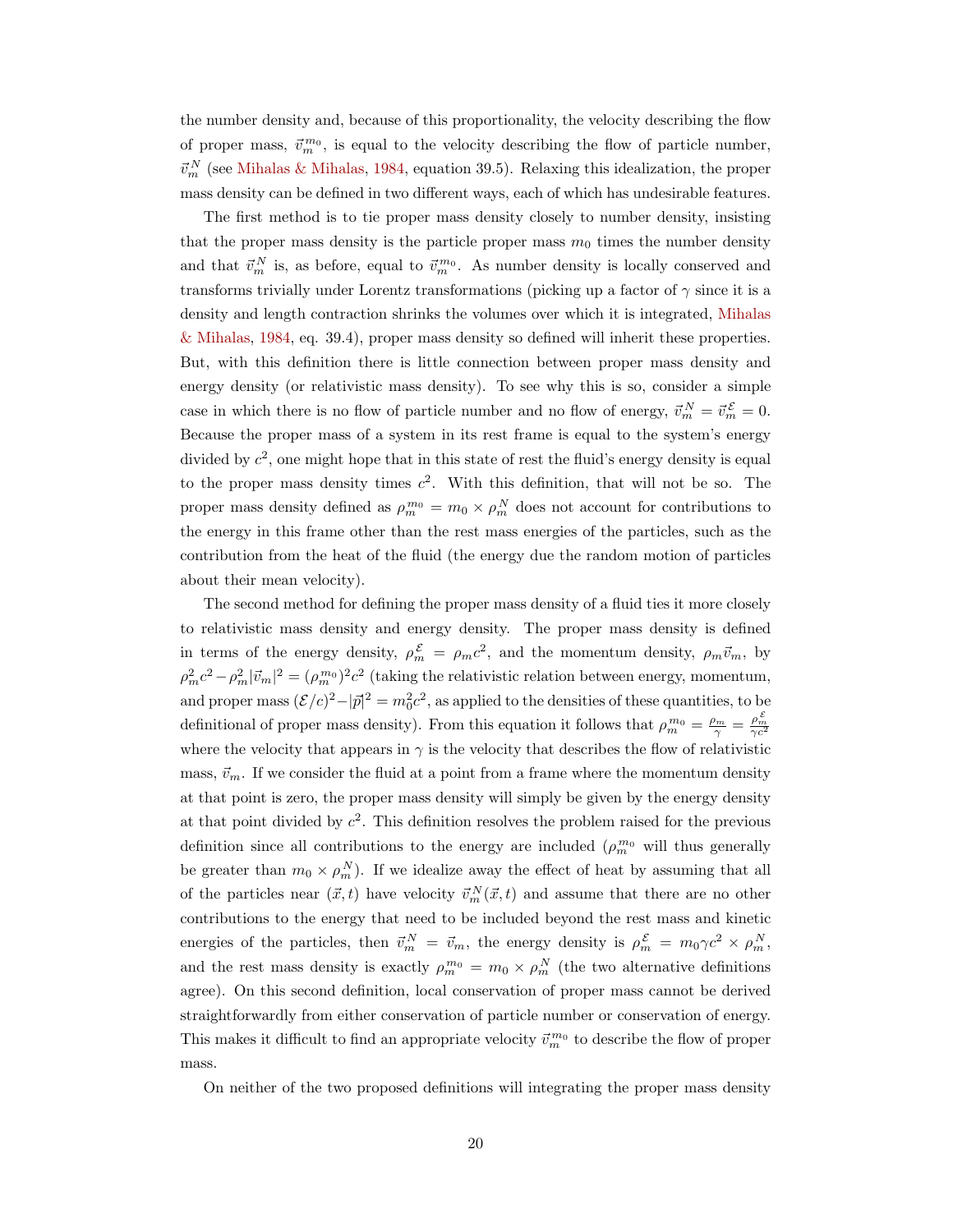of the fluid over the volume occupied by the fluid give the proper mass of the fluid as a whole. This is because proper mass is not additive. Consider the collection of particles that compose a gas as described by their positions and velocities, not yet by densities and velocity fields. Summing the proper masses of the particles will not give the proper mass of the gas. The proper mass of the gas is found by dividing the energy of the gas by  $c<sup>2</sup>$  in the frame where the net momentum of the gas is zero—the rest frame of the gas (see [Lange,](#page-24-7) [2001,](#page-24-7) [2002,](#page-24-2) chapter 8). Similarly, the proper mass of a fluid described using densities and velocity fields can be determined by integrating the fluid's energy density in the frame in which the net momentum of the fluid is zero and dividing by  $c^2$ .

As with a relativistic fluid, the field's proper mass density can be defined in two ways. If we define it as the mass of each particle times the number density and take the field to be composed of massless photons, then the proper mass density is everywhere and always zero. Alternatively, we can derive a proper mass density using the relation  $({\mathcal{E}}/c)^2 - |\vec{p}|^2 = m_0^2 c^2$  as applied to the energy, momentum, and proper mass densities of the field (see [Lange,](#page-24-2) [2002,](#page-24-2) pg. 244):

<span id="page-20-0"></span>
$$
\rho_f^{m_0} = \frac{1}{4\pi c^2} \sqrt{\frac{1}{4} (E^2 - B^2)^2 + (\vec{E} \cdot \vec{B})^2} . \tag{30}
$$

We saw earlier that the proper mass density of a fluid (defined in this second way) can be more than the particle mass times the number density,  $m_0 \times \rho_m^N$ , because of other contributions to the energy—e.g., random particle motion a.k.a. heat. If a fluid is made of massless particles its proper mass must come entirely from such contributions as  $m_0 = 0$ . Note that the proper mass density in [\(30\)](#page-20-0) is frame-independent<sup>[26](#page-20-1)</sup> whereas the proper mass density for a relativistic fluid of massive particles (similarly defined) is frame-dependent. With proper mass density as with speed, only fleet-footed photons manage to appear the same in every frame.<sup>[27](#page-20-2)</sup>

As was the case for a relativistic fluid, the proper mass of the field as a whole is not the integral of the proper mass density. Instead, it can be determined by integrating the field's energy density in the frame in which the net momentum of the field is zero and dividing by  $c^2$ . This method of determining the field's proper mass raises problems.

<span id="page-20-2"></span><span id="page-20-1"></span><sup>&</sup>lt;sup>26</sup>See [Lange](#page-24-2) [\(2002,](#page-24-2) pg. 244) alongside [Jackson](#page-23-5) [\(1999,](#page-23-5) problem 11.14); [Garg](#page-23-15) [\(2012,](#page-23-15) section 161).

<sup>&</sup>lt;sup>27</sup>In [Lange](#page-24-2) [\(2002\)](#page-24-2) the guiding question is whether electromagnetic interactions are local. Lange argues that this turns on the question of whether the electromagnetic field is real. On pg. 247 he summarizes his case that it is:

<sup>&</sup>quot;...we tried to use the ontological status of energy and momentum to support the field's reality ... But this argument ultimately failed when we learned from relativity theory that energy and momentum are frame-dependent, and hence unreal. Relativity did, however, reveal [proper] mass to be real. Its ontological status has now come to underwrite the electromagnetic field's reality, since the field has turned out to possess [proper] mass."

The analysis in this section challenges that reasoning. It is true that, as Lange emphasizes, the proper mass density of the field as defined by [\(30\)](#page-20-0) is frame-independent. But, this is a special feature of the electromagnetic field and thus an odd hook on which to hang its reality. The proper mass density for a relativistic fluid similarly defined will be frame-dependent, and yet we do not doubt whether such fluids are real. Of course, there is another reason available for taking relativistic fluids to be real: the particles that compose such fluids have frame-invariant proper masses.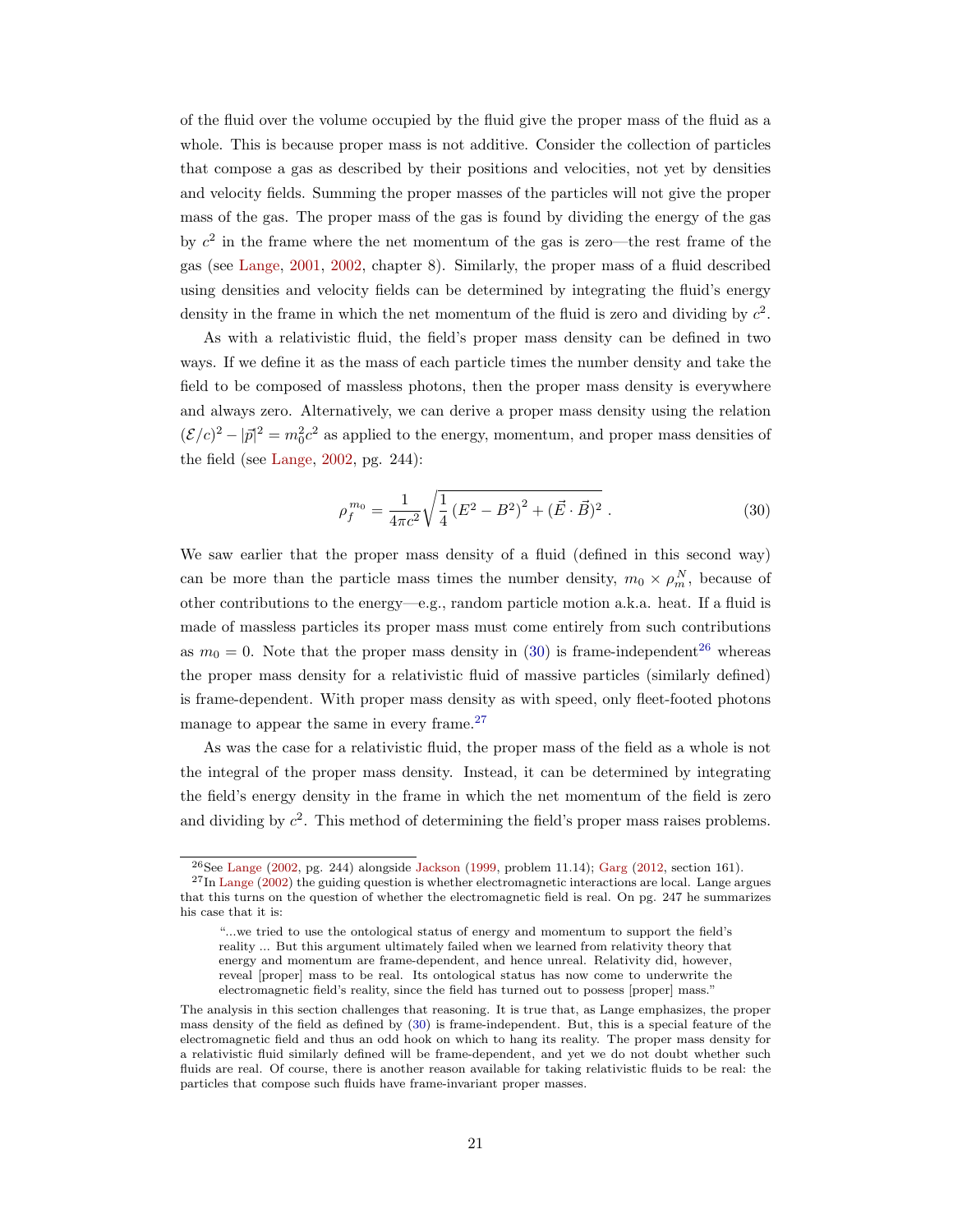There may be no rest frame for the field as a whole (as would happen if, for example, the field is that of a plane wave traveling at  $c$ ; see [Rohrlich,](#page-24-14) [1970\)](#page-24-14). To avoid this problem we can define the proper mass of the field in a particular frame in terms of the field's total energy and momentum in that frame by  $({\mathcal{E}}/c)^2 - |\vec{p}|^2 = m_0^2 c^2$ . Because the three-dimensional hyperplane of simultaneity in a moving frame will not agree with the hyperplane of simultaneity in the original frame and in the gaps between these hyperplanes there may be an exchange of energy (and momentum) between the field and matter, the field's proper mass will end up differing from frame to frame. This can seem problematic when it is put as a lament that the field's energy and momentum do not transform as a four-vector: the inner product of the energy-momentum four-vector with itself,  $(\mathcal{E}/c)^2 - |\vec{p}|^2 = m_0^2 c^2$ , is frame-dependent. (If there is no matter present and the field is truly isolated this problem will not arise.<sup>[28](#page-21-0)</sup>) In response to this second problem, we can either define the field's energy, momentum, and proper mass as relative to a specified hyperplane [\(Rohrlich,](#page-24-14) [1970,](#page-24-14) [1996,](#page-24-15) [2007\)](#page-24-0) or just note that only when we speak of matter and field together will energy and momentum transform as a four-vector and proper mass be frame-invariant [\(Griffiths & Owen,](#page-23-16) [1983;](#page-23-16) [Rohrlich,](#page-24-15) [1996\)](#page-24-15).

#### 8 Conclusion

In electromagnetism, as in Newton's mechanics, action is always equal to reaction. The force from the electromagnetic field on matter is balanced by an equal and opposite force from matter on the field. The response of the field to this force can be given in Eulerian  $(13)$ ,  $(15)$  or Lagrangian  $(22)$ ,  $(24)$  form. These equations perfectly match those that govern a relativistic fluid. From examination of the analogy it is clear that the mass of the field plays exactly the same inertial role as the mass of a fluid and also that the Maxwell stress tensor is really a momentum flux density tensor, not a stress tensor. This perfect match of field and fluid equations suggests that it may be possible to reinterpret the electromagnetic field as a fluid of photons.

#### Acknowledgments

Thank you to Craig Callender, Dirk-André Deckert, Mario Hubert, and Mark Lange for valuable discussions and helpful feedback on drafts of the paper. Special thanks to Erik Curiel, Dennis Lehmkuhl, and James Weatherall. Thanks also to the anonymous referees who provided useful comments on the paper.

<span id="page-21-0"></span><sup>28</sup>This can be put another way: the total energy and momentum of the field will transform as a four-vector if there is no matter present because the divergence of the stress-energy tensor is zero everywhere [\(Jackson,](#page-23-5) [1999,](#page-23-5) problem 12.18).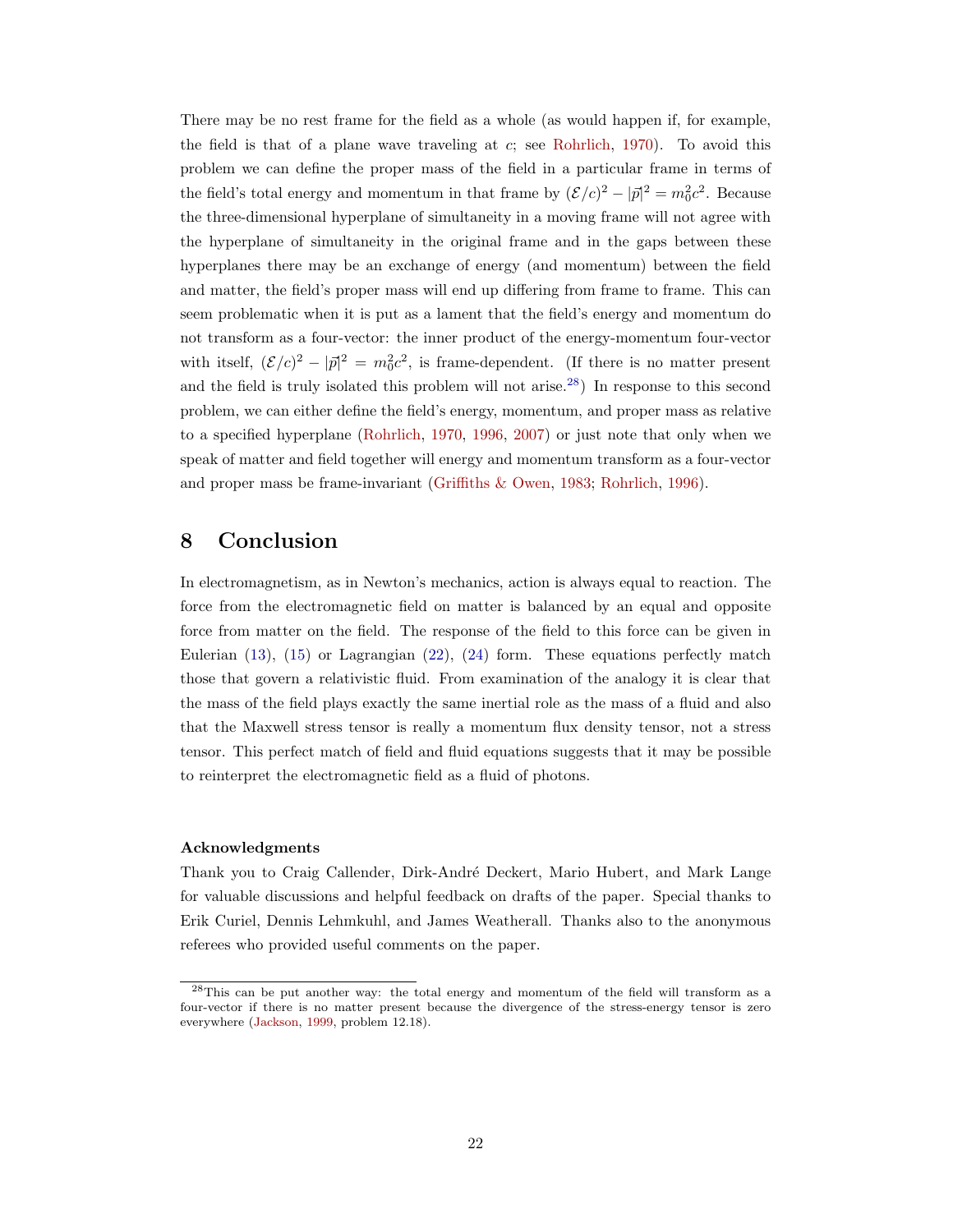# References

- <span id="page-22-10"></span>Albert, David. 2000. Time and Chance. Harvard University Press.
- <span id="page-22-15"></span>Avron, J E, Berg, E, Goldsmith, D, & Gordon, A. 1999. Is the Number of Photons a Classical Invariant? European Journal of Physics, 20(3), 153–159.
- <span id="page-22-4"></span>Batchelor, G. K. 1967. An Introduction to Fluid Dynamics. Cambridge University Press.
- <span id="page-22-8"></span>Belytschko, Ted, Liu, Wing Kam, & Moran, Brian. 2000. Nonlinear Finite Elements for Continua and Structures. John Wiley & Sons.
- <span id="page-22-12"></span>Bialynicki-Birula, Iwo. 1996. The Photon Wave Function. Pages 313–322 of: Eberly, Joseph H., Mandel, Leonard, & Wolf, Emil (eds), Coherence and Quantum Optics VII: Proceedings of the Seventh Rochester Conference on Coherence and Quantum Optics, held at the University of Rochester, June 7–10, 1995. Springer.
- <span id="page-22-13"></span>Bialynicki-Birula, Iwo. 1997. Hydrodynamics of Relativistic Probability Flows. Pages  $64-71$  of: Infeld, E., Zelazny, R., & Galkowski, A. (eds), *Nonlinear Dynamics, Chaotic* and Complex Systems: Proceedings of an International Conference Held in Zakopane, Poland, November 7-12 1995, Plenary Invited Lectures. Cambridge University Press.
- <span id="page-22-14"></span>Bialynicki-Birula, Iwo, & Bialynicka-Birula, Zofia. 2003. Vortex Lines of the Electromagnetic Field. Physical Review A, 67(6), 062114.
- <span id="page-22-5"></span>Born, M., & Wolf, E. 1970. Principles of Optics. 4 edn. Pergamon Press.
- <span id="page-22-3"></span>Chapman, S., & Cowling, T. G. 1970. The Mathematical Theory of Non-Uniform Gases. 3 edn. Cambridge University Press.
- <span id="page-22-0"></span>Cullwick, E. G. 1952. Electromagnetic Momentum and Newton's Third Law. Nature, 170, 425.
- <span id="page-22-7"></span>Darrigol, Olivier. 2000. Electrodynamics from Ampère to Einstein. Oxford University Press.
- <span id="page-22-11"></span>Dresden, Max. 1987. H.A. Kramers: Between Tradition and Revolution. Springer-Verlag.
- <span id="page-22-1"></span>Earman, John. 2011. Sharpening the Electromagnetic Arrow(s) of Time. Pages 485–527 of: Callender, C. (ed), The Oxford Handbook of Philosophy of Time. Oxford University Press.
- <span id="page-22-2"></span>Einstein, Albert. 1906. The Principle of Conservation of Motion of the Center of Gravity and the Inertia of Energy. Pages 200–206 of: The Collected Papers of Albert Einstein, Vol. 2, The Swiss Years: Writings, 1900–1909 (English Translation Supplement). Princeton University Press 1989. Translated by A. Beck.
- <span id="page-22-6"></span>Faraday, Michael. 1855. Experimental Researches in Electricity. Taylor and Francis.
- <span id="page-22-9"></span>Feynman, Richard P. 1967. The Character of Physical Law. MIT press.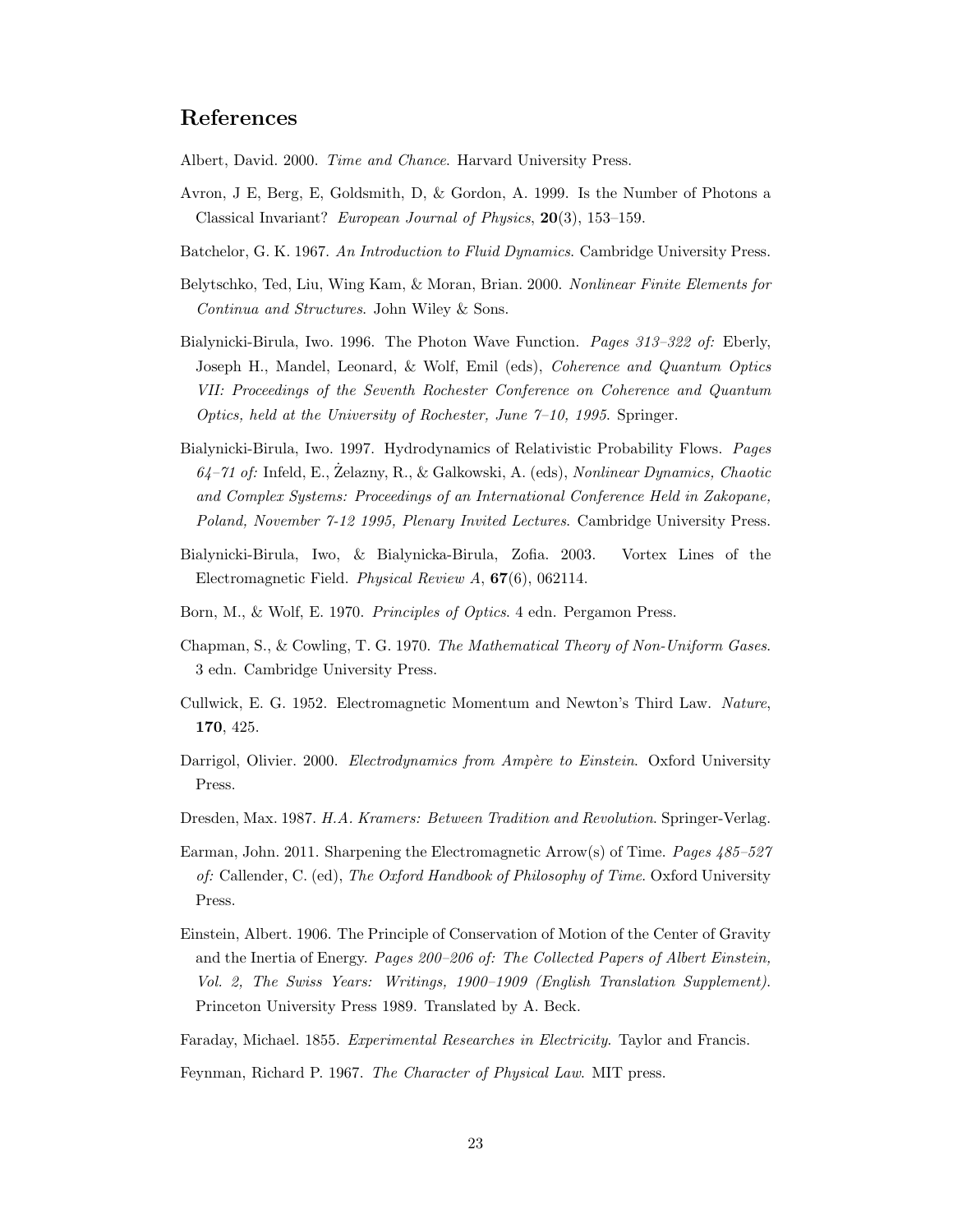- <span id="page-23-1"></span>Feynman, Richard P., Leighton, Robert B., & Sands, Matthew. 1964. The Feynman Lectures on Physics. Vol. II. Addison-Wesley Publishing Company.
- <span id="page-23-2"></span>Frisch, Mathias, & Pietsch, Wolfgang. 2016. Reassessing the Ritz–Einstein Debate on the Radiation Asymmetry in Classical Electrodynamics. Studies in History and Philosophy of Science Part B: Studies in History and Philosophy of Modern Physics, 55, 13–23.
- <span id="page-23-15"></span>Garg, Anupam. 2012. Classical Electromagnetism in a Nutshell. Princeton University Press.
- <span id="page-23-11"></span>Good Jr., R.H. 1957. Particle Aspect of the Electromagnetic Field Equations. Physical Review, 105(6), 1914–1919.
- <span id="page-23-0"></span>Griffiths, David J. 1999. Introduction to Electrodynamics. 3 edn. Prentice Hall.
- <span id="page-23-6"></span>Griffiths, David J. 2012. Resource Letter EM-1: Electromagnetic Momentum. American Journal of Physics, 80.
- <span id="page-23-16"></span>Griffiths, David J, & Owen, Russell E. 1983. Mass Renormalization in Classical Electrodynamics. American Journal of Physics, 51(12), 1120–1126.
- <span id="page-23-10"></span>Gurtin, Morton E. 1981. An Introduction to Continuum Mechanics. Academic Press.
- <span id="page-23-9"></span>Harman, Peter M. 1982. Energy, Force, and Matter: The Conceptual Development of Nineteenth-Century Physics. Cambridge University Press.
- <span id="page-23-8"></span>Harman, Peter M. 1998. The Natural Philosophy of James Clerk Maxwell. Cambridge University Press.
- <span id="page-23-13"></span>Hertz, Heinrich. 1893. Electric Waves: Being Researches on the Propagation of Electric Action with Finite Velocity Through Space. Macmillan and Co. Translated by D.E. Jones.
- <span id="page-23-14"></span>Hesse, Mary. 1961. Forces and Fields: The Concept of Action at a Distance in the History of Physics. T. Nelson.
- <span id="page-23-7"></span>Holland, Peter. 1993. The Quantum Theory of Motion. Cambridge University Press.
- <span id="page-23-12"></span>Holland, Peter. 2005. Hydrodynamic Construction of the Electromagnetic Field. Proceedings of the Royal Society of London A: Mathematical, Physical and Engineering Sciences, 461(2063), 3659–3679.
- <span id="page-23-5"></span>Jackson, John D. 1999. Classical Electrodynamics. 3 edn. Wiley.
- <span id="page-23-4"></span>Landau, L. D., & Lifshitz, E. M. 1959. Course of Theoretical Physics, Volume 6: Fluid Mechanics. 1 edn. Pergamon Press.
- <span id="page-23-3"></span>Landau, L. D., & Lifshitz, E. M. 1972. Course of Theoretical Physics, Volume 2: The Classical Theory of Fields. 3 edn. Addison-Wesley Publishing Company.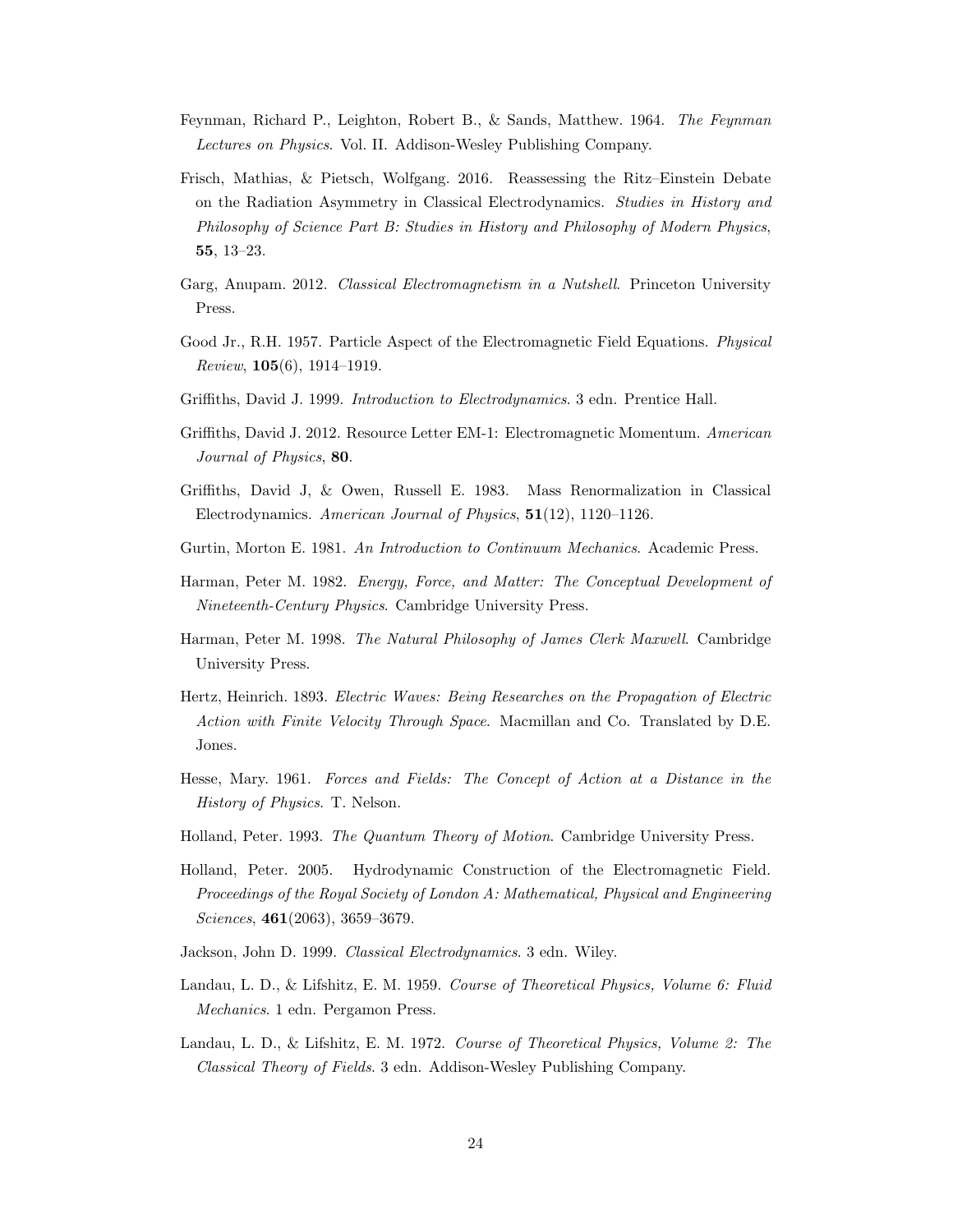- <span id="page-24-7"></span>Lange, Marc. 2001. The Most Famous Equation. The Journal of Philosophy, 98(5), 219–238.
- <span id="page-24-2"></span>Lange, Marc. 2002. An Introduction to the Philosophy of Physics: Locality, Energy, Fields, and Mass. Blackwell.
- <span id="page-24-4"></span>Lazarovici, Dustin. 2017. Against Fields. European Journal for Philosophy of Science.
- <span id="page-24-10"></span>Maxwell, James Clerk. 1864. On Faraday's Lines of Force. Transactions of the Cambridge Philosophical Society, Vol. X, Part 1, 27–83. Read  $1855/1856$ . Reprinted in [Maxwell](#page-24-16) [\(1890,](#page-24-16) pg. 155–229).
- <span id="page-24-16"></span>Maxwell, James Clerk. 1890. The Scientific Papers of James Clerk Maxwell. Cambridge University Press.
- <span id="page-24-6"></span>Mihalas, Dimitri, & Mihalas, Barbara Weibel. 1984. Foundations of Radiation Hydrodynamics. Oxford University Press.
- <span id="page-24-1"></span>Poincaré, Henri. 1900. La théorie de Lorentz et le principe de réaction. Archives  $n\acute{e}erlandaises$  des sciences exactes et naturelles, 5, 252–278. Translation by S. Lawrence 2008 at http://www.physicsinsights.org/poincare-1900.pdf.
- <span id="page-24-5"></span>Ritz, Walther. 1908. Recherches critiques sur l'électrodynamique générale. Annales Délelőtt Chimie et Délelőtt Physique, 13, 145–275.
- <span id="page-24-14"></span>Rohrlich, Fritz. 1970. Electromagnetic Momentum, Energy, and Mass. American Journal of Physics, 38, 1310–1316.
- <span id="page-24-15"></span>Rohrlich, Fritz. 1996. Answer to Question #26 ["Electromagnetic field momentum," Robert H. Romer, Am. J. Phys. 63(9), 777–779 (1995)]. American Journal of Physics,  $64(1), 16-16.$
- <span id="page-24-0"></span>Rohrlich, Fritz. 2007. Classical Charged Particles. 3 edn. World Scientific.
- <span id="page-24-12"></span>Sebens, Charles T. 2015. Quantum Mechanics as Classical Physics. Philosophy of Science,  $82(2)$ , 266-291.
- <span id="page-24-13"></span>Shu, Frank H. 1992. The Physics of Astrophysics. Vol. 2: Gas Dynamics. University Science Books.
- <span id="page-24-11"></span>Slattery, John C. 1999. Advanced Transport Phenomena. Cambridge University Press.
- <span id="page-24-9"></span>Stein, Howard. 2014. Physics and Philosophy Meet: The Strange Case of Poincaré. http://philsci-archive.pitt.edu/10634/.
- <span id="page-24-8"></span>Weinstein, Galina. 2012. Did Poincaré Explore the Inertial Mass-Energy Equivalence? arXiv preprint arXiv:1204.6575.
- <span id="page-24-3"></span>Wheeler, John A., & Feynman, Richard P. 1949. Classical Electrodynamics in Terms of Direct Interparticle Action. Reviews of Modern Physics, 21(3), 425-433.